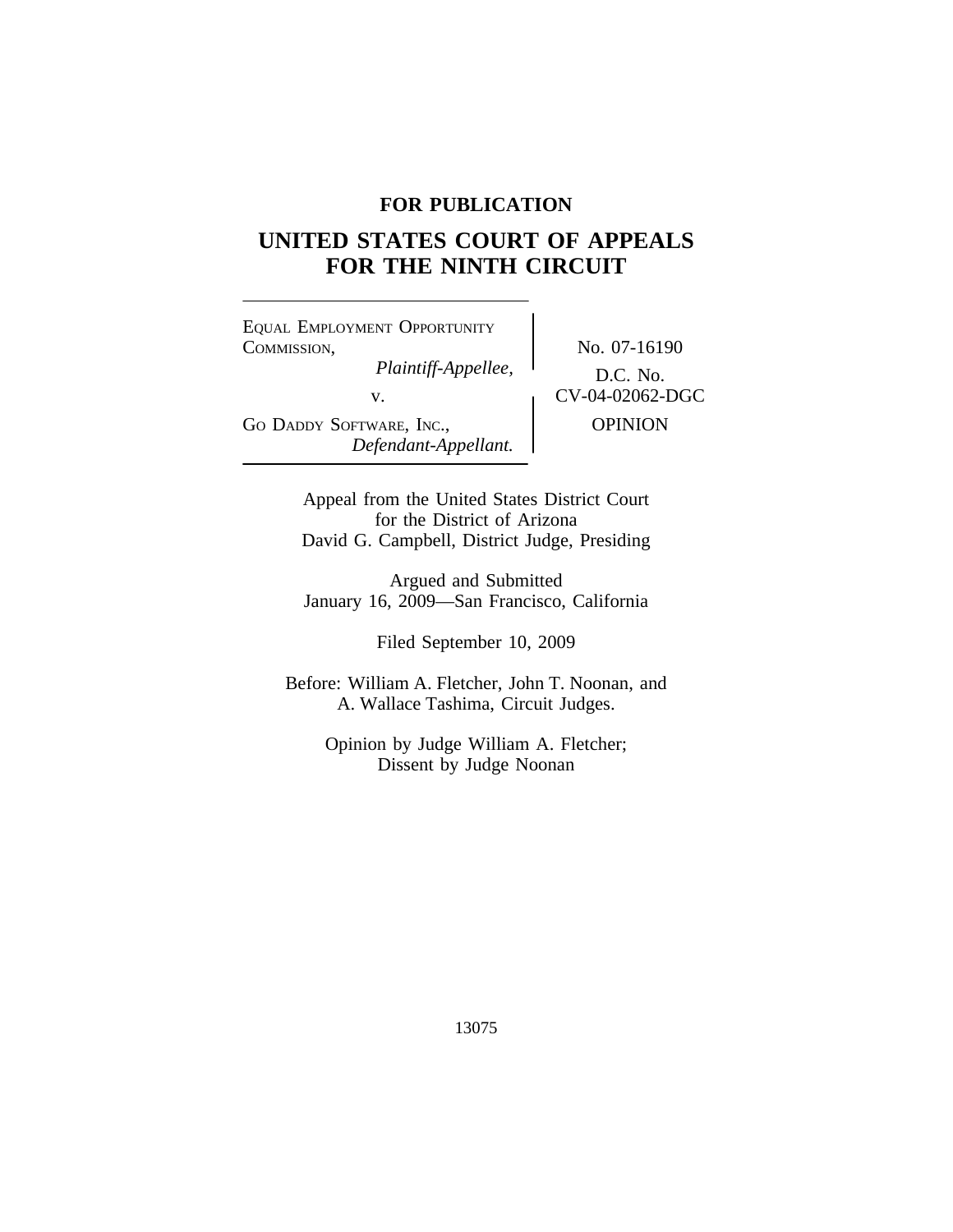## **COUNSEL**

James M. Tucker, EEOC, Washington, D.C., for the appellee.

Fred W. Alvarez, Michael J. Nader, WILSON SONSINI, et al., Palo Alto, California, Lawrence Kasten, LEWIS & ROCA, Phoenix, Arizona, for the appellant.

## **OPINION**

W. FLETCHER, Circuit Judge:

Youssef Bouamama was terminated from his job at Go Daddy Software, Inc. ("Go Daddy"). The Equal Employment Opportunity Commission ("EEOC") brought suit against Go Daddy on Bouamama's behalf in federal district court. A jury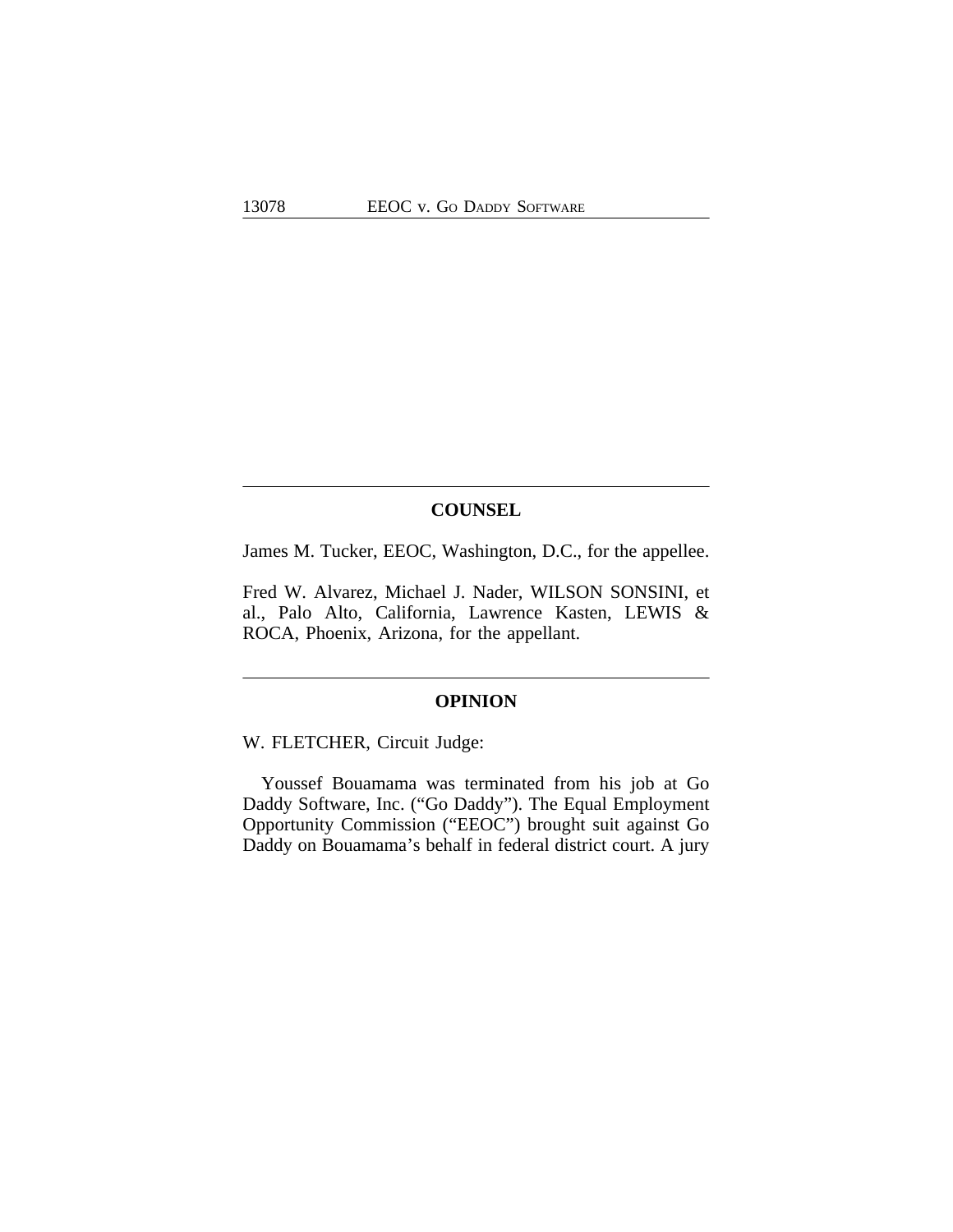returned a verdict in favor of the EEOC on the claim that Bouamama had been unlawfully terminated in retaliation for engaging in protected activity.

Go Daddy moved in the district court for a judgment as a matter of law under Federal Rule of Civil Procedure 50(b), arguing that there was insufficient evidence that Bouamama engaged in protected activity; or, if he did engage in protected activity, that there was insufficient evidence that there was a causal connection between that activity and his termination. In the alternative, Go Daddy moved for a new trial under Federal Rule of Civil Procedure 59(a). The district court denied both motions. We affirm.

### I. Background

Go Daddy is a for-profit corporation that assists individuals and companies in registering domain names on the Internet. Go Daddy operates a call center from which employees provide sales and technical support to customers over the telephone. Go Daddy also has a Tech Support/Web Board department that responds to customer requests over email.

In September 2001, Bouamama, a Muslim of Moroccan national origin, interviewed for a job at Go Daddy. Brett Villeneuve, a supervisor in the call center, participated in the interview. Go Daddy hired Bouamama on a temporary basis as a Technical Support Representative in the Tech Support/Web Board department. Bouamama began working on September 20, 2001, for \$12 per hour.

Shortly after Bouamama was hired, Villeneuve became the operations manager of the call center, which meant that he was in charge of the employees in both the call center and in the Tech Support/Web Board department. Villeneuve testified that although Bouamama was assigned to the Web Board, he occasionally answered calls for the call center. Some customers complained about Bouamama's manner on the phone.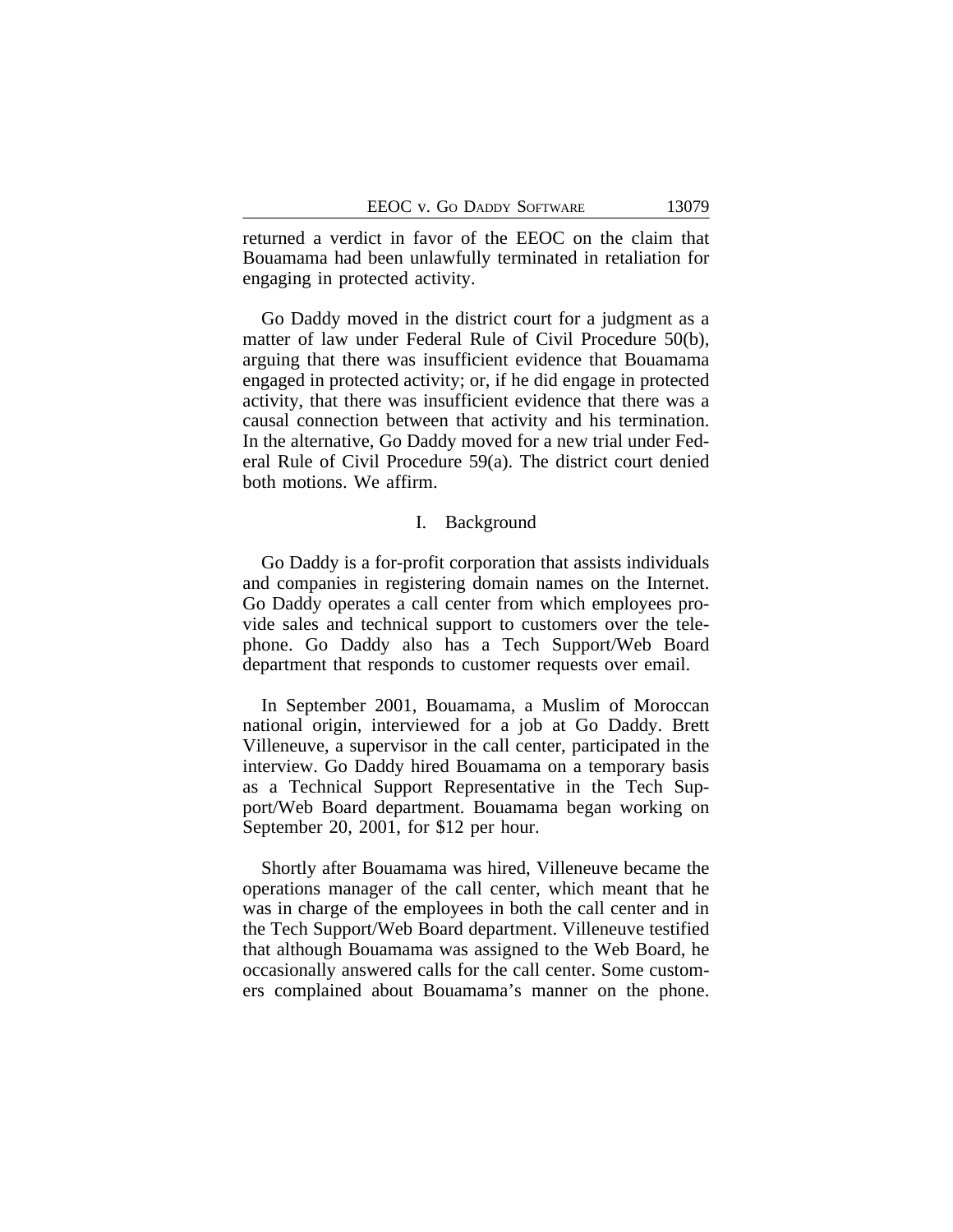Nevertheless, on December 13, 2001, Villeneuve converted Bouamama to a full-time, regular employee, raising his wage to \$14 per hour, and providing him with medical, dental, and disability benefits, and paid vacations and holidays. At trial, Villeneuve described Bouamama as "a good rep . . . . [T]echnically knowledgeable. His typing skills were good. He put out good, solid answers."

Between December 2001 and February 2002, Villeneuve overheard Bouamama speaking to a customer in French. Bouamama testified that "after I finished with the customer [Villeneuve] was asking me about . . . where I'm from and what language I was speaking and what, you know, religion I was practicing." Bouamama testified that he told Villeneuve that he was a Muslim from Morocco who spoke Arabic. He also testified that he "really didn't feel that it was appropriate to ask me this kind of questions but in the meantime, you know, I want a job, we were at war, so I just let it go."

Villeneuve remembered the conversation differently. He testified that overhearing the phone call with the customer was "pretty cool . . . . [W]hen the phone conversation ended, I asked him — I verified that it was French. I thanked him for ... helping out the customer. I asked him if there were any other languages that he spoke." Bouamama responded that, in addition to English and French, he spoke Arabic. Villeneuve testified that it was a "huge help" to have a representative who spoke other languages. When asked whether Bouamama seemed upset by the question about what languages he spoke, Villeneuve testified, "No, not particularly . . . . [H]e was kind of smiling like he was proud of the fact [that] . . . he's trilingual. That's neat."

In 2002, Villeneuve created "Team Lead" positions. In addition to handling sales and support inquiries from customers, each Team Lead supervised a crew of sales representatives. Bouamama applied to be a Team Lead, but, according to Villeneuve's testimony, he was initially denied the position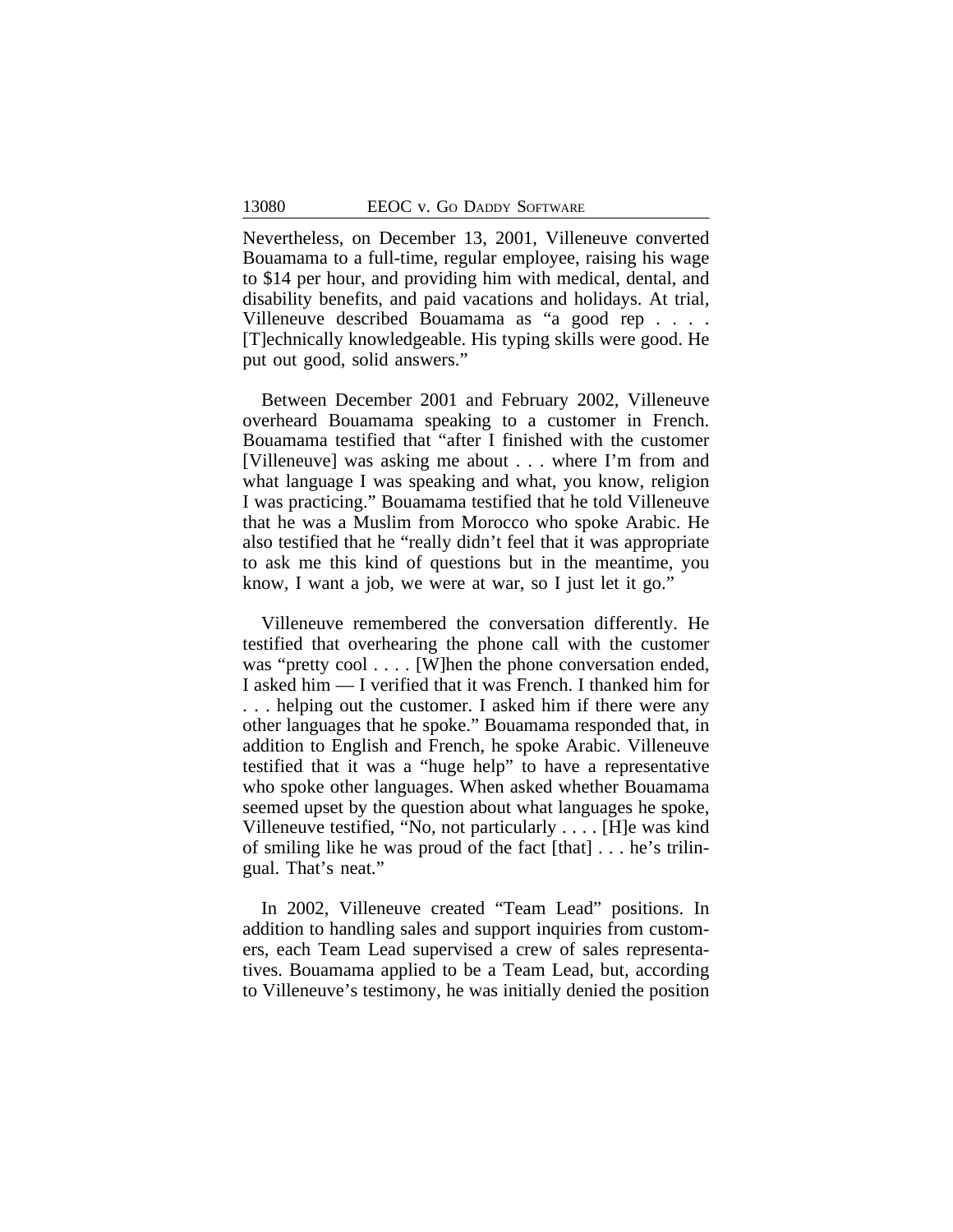because of "his abruptness with people, his demeanor, his abrasiveness." Villeneuve testified that Bouamama complained, and that Villeneuve reversed his position, promoting Bouamama to Team Lead on February 25, 2002. Bouamama's wage was increased to \$16 per hour.

Shortly after Bouamama was promoted to Team Lead, the position of Inbound Sales Manager became available. Four or five people, including Bouamama, applied for the position, and Villeneuve gave the position to Bouamama. The promotion took effect on July 11, 2002. In this new position, Bouamama was responsible for preparing reports and for tracking phone calls, sales by individual employees and teams of employees, and sales of different Go Daddy products. Bouamama's compensation was increased to \$46,000 per year plus bonus. Bouamama testified that he often worked weekends, without being asked and without being paid overtime or requesting to be paid overtime, so that he could keep up with the demands of the new position.

Bouamama testified that after his promotion to Inbound Sales Manager he complained to Heather Slezak, who worked in Go Daddy's Human Resources Department, about his conversation with Villeneuve that had occurred about six months earlier when Villeneuve overheard Bouamama speaking to a customer in French. Bouamama testified that he could not recall if Slezak promised to speak to Villeneuve about this, or if she said something like Villeneuve "is the way how [he] is, don't worry about him, he don't really mean stuff." According to Bouamama, neither he nor Slezak followed up on this. According to Slezak, Bouamama never complained to her about Villeneuve.

Bouamama testified that, in addition to his comments made following Bouamama's conversation in French, Villeneuve made at least one other discriminatory comment in his presence, saying, "The Muslims need to die. The bastard Muslims need to die." Villeneuve was talking to other employees in the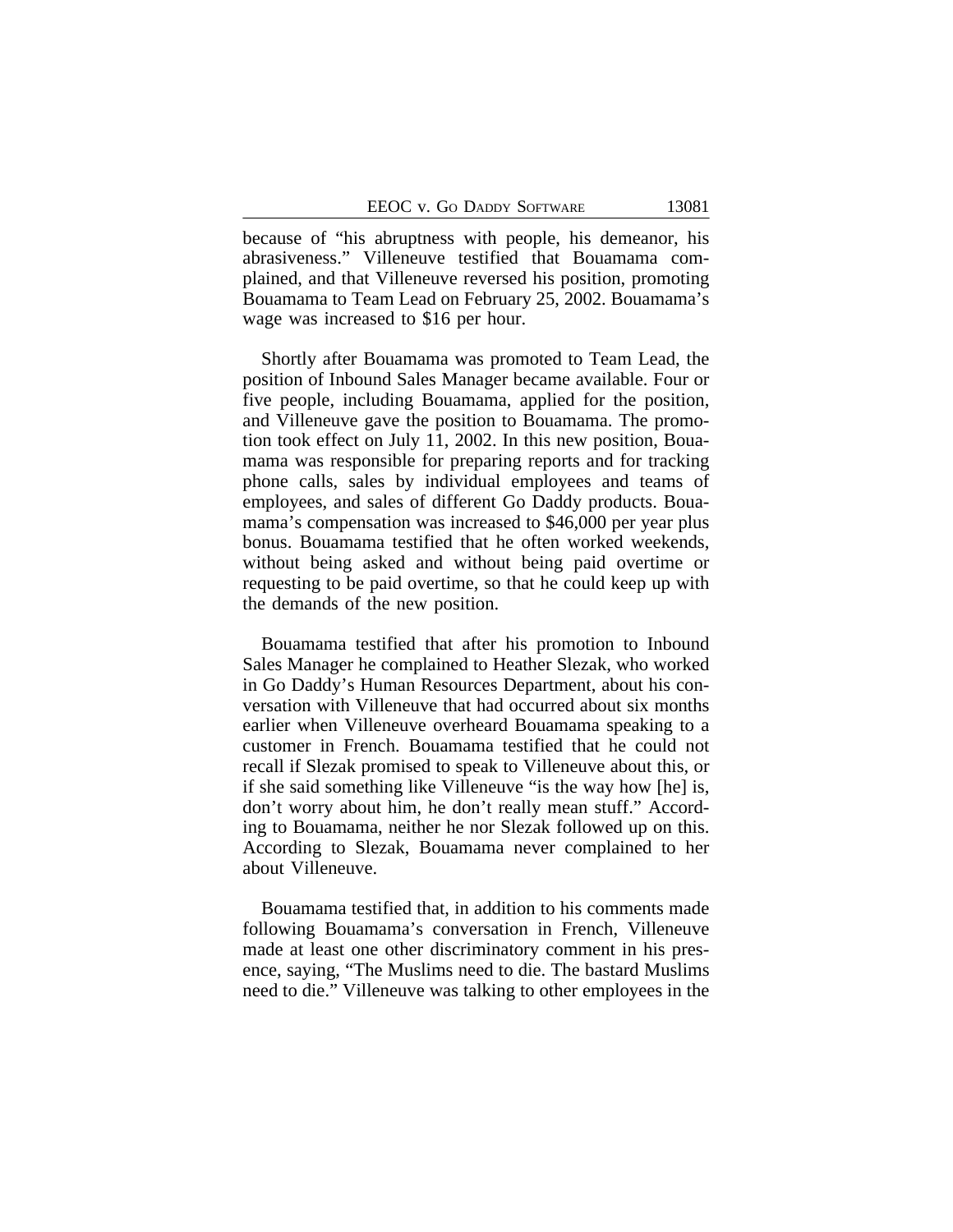hallway near Bouamama's cubicle when he made this comment. Bouamama testified that he did not respond to Villeneuve or complain about him because "[w]e were at war . . . . After September 11 things changed, people are hurt, you know, I was hurt . . . and, you know, you try to be compassionate. I understand maybe the anger that some people are expressing . . . ." Bouamama testified further that he did not complain because "[t]here's a culture in Go Daddy. You complain you get fired."

On April 1, 2003, Go Daddy hired Craig Franklin from an outside company to be Director of Call Center Operations. Franklin had 20 years of experience in call centers and had supervised 1,500 employees in his prior job. Villeneuve, who had previously managed the call center, was demoted. He was no longer a member of Go Daddy's Executive Staff, and he lost the authority to hire and fire workers without approval. Villeneuve reported to Franklin.

On his second day on the job, Franklin reorganized Go Daddy's call center. He testified that in planning the reorganization, he did not solicit advice from Villeneuve or Slezak. Franklin decided to eliminate thirteen Team Lead positions, the Weekend Sales Manager position, and the Inbound Sales Manager position held by Bouamama. Franklin testified that he did not examine the competencies of any of the individuals holding the positions before he decided to eliminate them. Franklin created four new Sales Supervisor positions that employees, including those whose positions had been eliminated, could apply for.

On April 4, 2003, Franklin, Villeneuve, and Slezak met with Bouamama and informed him that his position was being eliminated. According to Bouamama, he was told that he could apply for one of the new Sales Supervisor positions or "walk away." When asked what he understood the phrase "walk away" to mean, Bouamama testified, "Well, somebody repeat that five times to you it means quit on your own. That's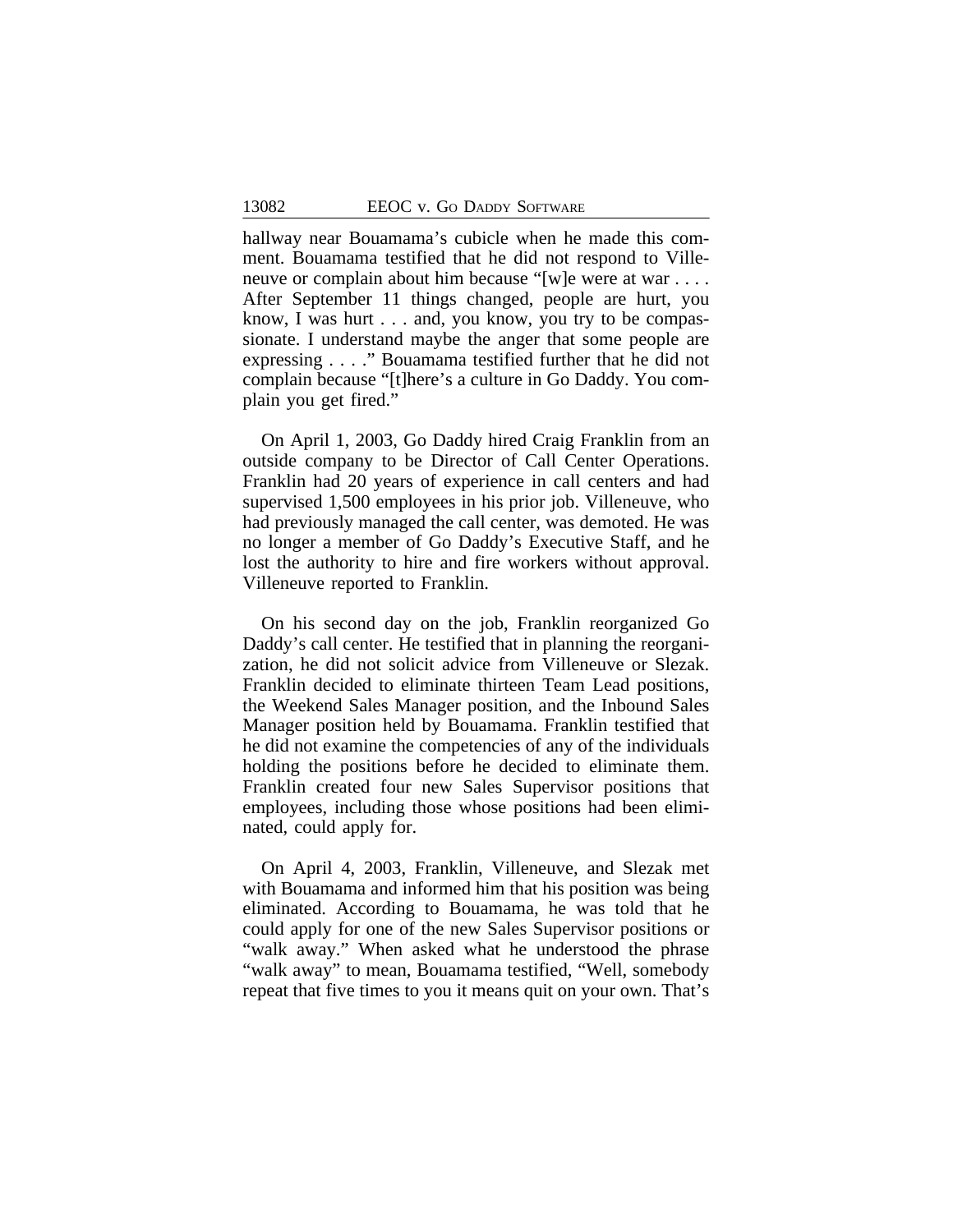what it means." During cross-examination, Bouamama was asked again if he had been told what would happen if he "didn't apply for the [new] position or if [he] didn't get the position." Bouamama responded:

A: Yes, sir.

Q: You were told you could take a position back on the floor, answering the phones, or you could accept a severance package.

A: Accept a severance package?

Q: Isn't that what they told you?

A.: No. They told me that, you know, you can apply for this position and — you know, or you can walk away.

This testimony by Bouamama about his options conflicts with the testimony of others. Villeneuve testified that employees who applied unsuccessfully for the Sales Supervisor positions "had two options. If you didn't get the position, you could go back to the phones, with  $a$  — we changed your pay rate so they weren't starting out at base all over again. We increased their pay based on tenure . . . . If you chose not to go back to the phones, you could leave the company, and we had a severance package for everybody." Franklin testified similarly, stating that "we encouraged" applicants who did not get the Sales Supervisor position "to go back to the phones."

During the morning of April 7, 2003, Franklin stopped by Bouamama's cubicle. Bouamama testified as follows:

A . . . . I was working on my cubicle, Mr. Craig Franklin show up around like 8:30, nine o'clock in the morning and he came around me and he saw some pictures in my cubicle and trouble with the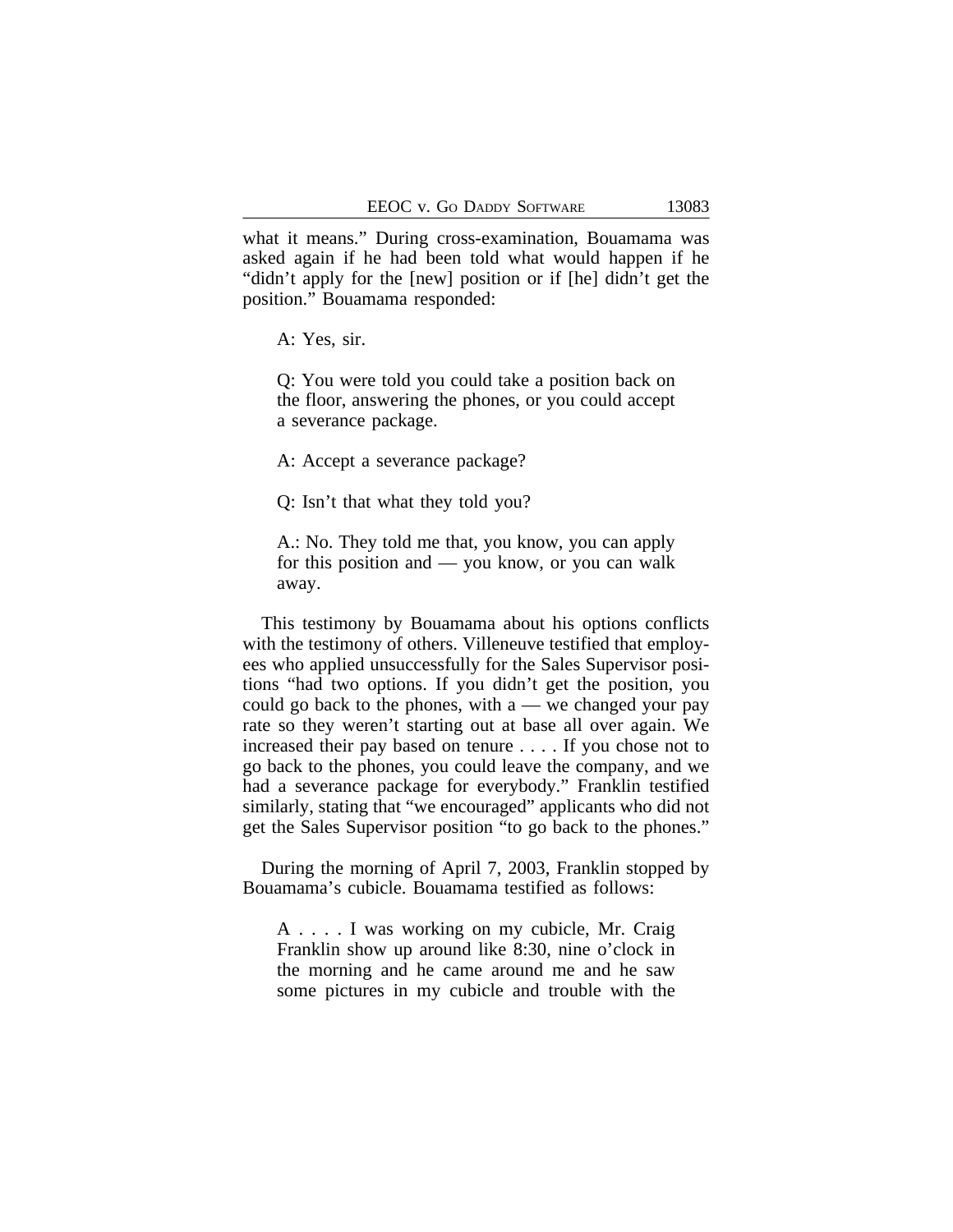conversation started with where are these pictures from, and I said Morocco, and he said, "Are you from Morocco?" I said, "Yes." He said, "Are you Muslim?" I said, "Yes."

And by the time I was going to engage the conversation with him I kind of like look at him in the face why he's asking me these questions and he looked at me and he said, "You know, you're lucky that I like you," and he walked away to his desk.

Q. So you didn't say anything in response?

A. I didn't get a chance to talk to him.

Q. Did you have any statistical information in your cubicle that Mr. Franklin was there to obtain?

A. Mr. Franklin, you know, he's the new director of the Call Center. He has access [t]o any information he wants to without really asking me. As a matter of fact, I volunteered to give him an update about the department. He cancelled three times the meeting.

Q. So he could have obtained statistical information from other locations, is that right?

A. That's correct.

Franklin recalled the conversation differently. He testified that he saw the pictures and remarked that they were beautiful and asked where they were from. Bouamama told him that they were from Morocco. Franklin testified that he did not ask Bouamama where he was from or what religion he practiced. He further testified that Bouamama did not volunteer that he was a Muslim and that he, Franklin, had not said, "You know, you're lucky that I like you."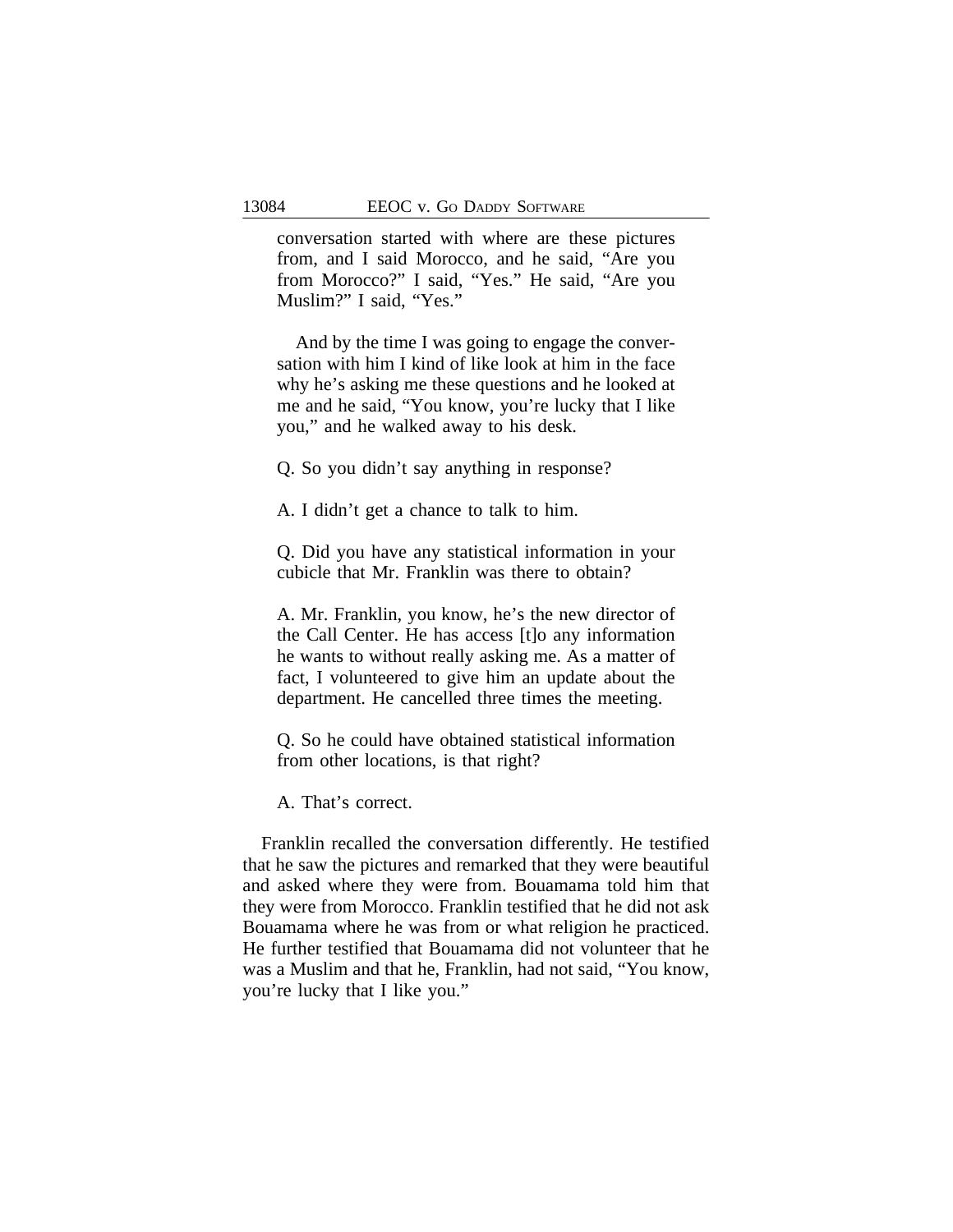Bouamama testified that during the afternoon of April 7, after the exchange with Franklin, he complained to Slezak in the Human Resources department of Go Daddy:

Q. What did you tell her?

A. I told her that this is the second time that people are concerned and taking interest about, you know, where I'm from, my religion. You know, I can understand that it was happening with [Villeneuve] but this guy here [Franklin], I don't know him and two days ago he came and telling me that he doesn't care about my history and he wanted to eliminate my position. The next day he's taking interest for who I am and where I'm from. So I wanted her to look into it. She said that she will look into it.

Q. So you told — you told her this was the second time that somebody had complained — had made comments about you?

A. That was, I would say, the second or third time that I spoke to her about some matters like that.

Q. So you had gone to Miss Slezak to complain about comments about your national origin and religion before?

A. That's correct.

Slezak denied that Bouamama ever complained to her.

On April 9, 2003, Franklin, Villeneuve, and Slezak interviewed Bouamama for one of the Sales Supervisor positions. The panel interviewed thirteen other candidates during that day and the next. The panelists unanimously agreed to hire six of the candidates, two more than Franklin originally planned. Bouamama was not among those hired. According to Ville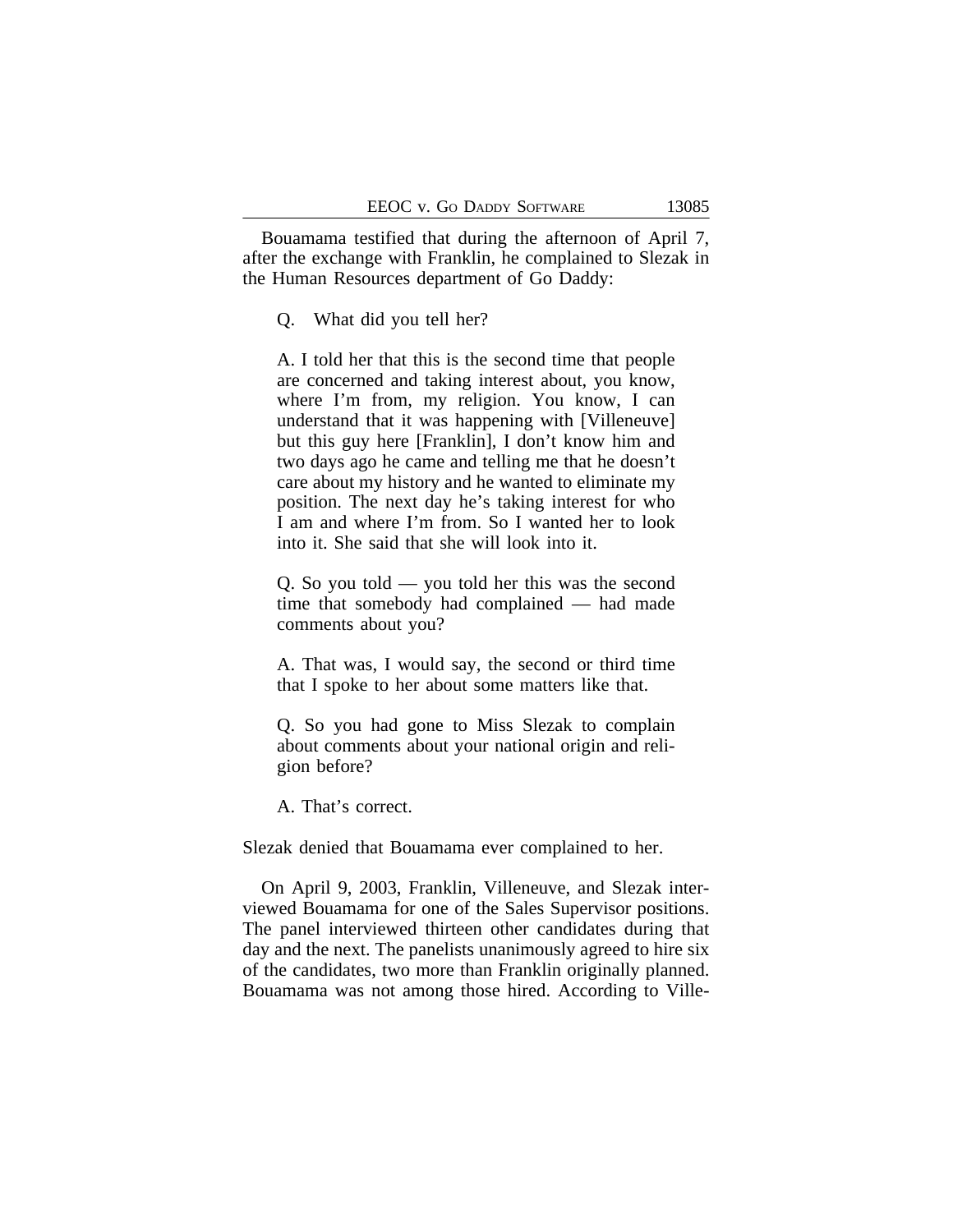neuve's testimony, Bouamama ranked "[l]ower, towards the bottom of the frame" compared to other candidates. Villeneuve also testified that neither religion nor national origin played any role in the panel's decisions.

Slezak testified that the panel met with Bouamama on April 14 and told him that he did not get a Sales Supervisor position. According to Slezak, "We thanked him for his time, encouraged him to stay with the organization because there would be opportunity in the future, and presented him the same options to retain a position . . . or take a severance package and leave the company." This is consistent with the testimony of Villeneuve and Franklin that Bouamama, like other unsuccessful candidates, had the option to "go back to the phones." According to Slezak, "all of the unsuccessful candidates, aside from Mr. Bouamama, selected right then and there to retain a position with the company as an inbound Sales Representative." According to Franklin, Bouamama said "I'm not going back to the phones." Slezak testified that the panel gave Bouamama two days to make a final decision.

Bouamama testified that the purported meeting with the panel on April 14 never took place. He testified that he learned that he did not get the Sales Supervisor position directly from Bob Parsons, Go Daddy's CEO, on April 14. According to Bouamama, Parsons called him into his office, told him that he did not get the Sales Supervisor position, and told him that he would be doing "sales statistics" for the company. Bouamama testified that Parsons said, "I don't want you [to] worry about what's going on in the sales department[,] and I want you to be my ears and my eyes for the company." According to Bouamama, "[m]y understanding was that [I would] wait two weeks for the transitions and help [Franklin] and all the others as to . . . what they need[ed] to do on the department and then I will be moving to another department doing statistics, sales or statistics analysis."

Parsons' testimony was inconsistent with Bouamama's. Parsons testified that Bouamama called him to express his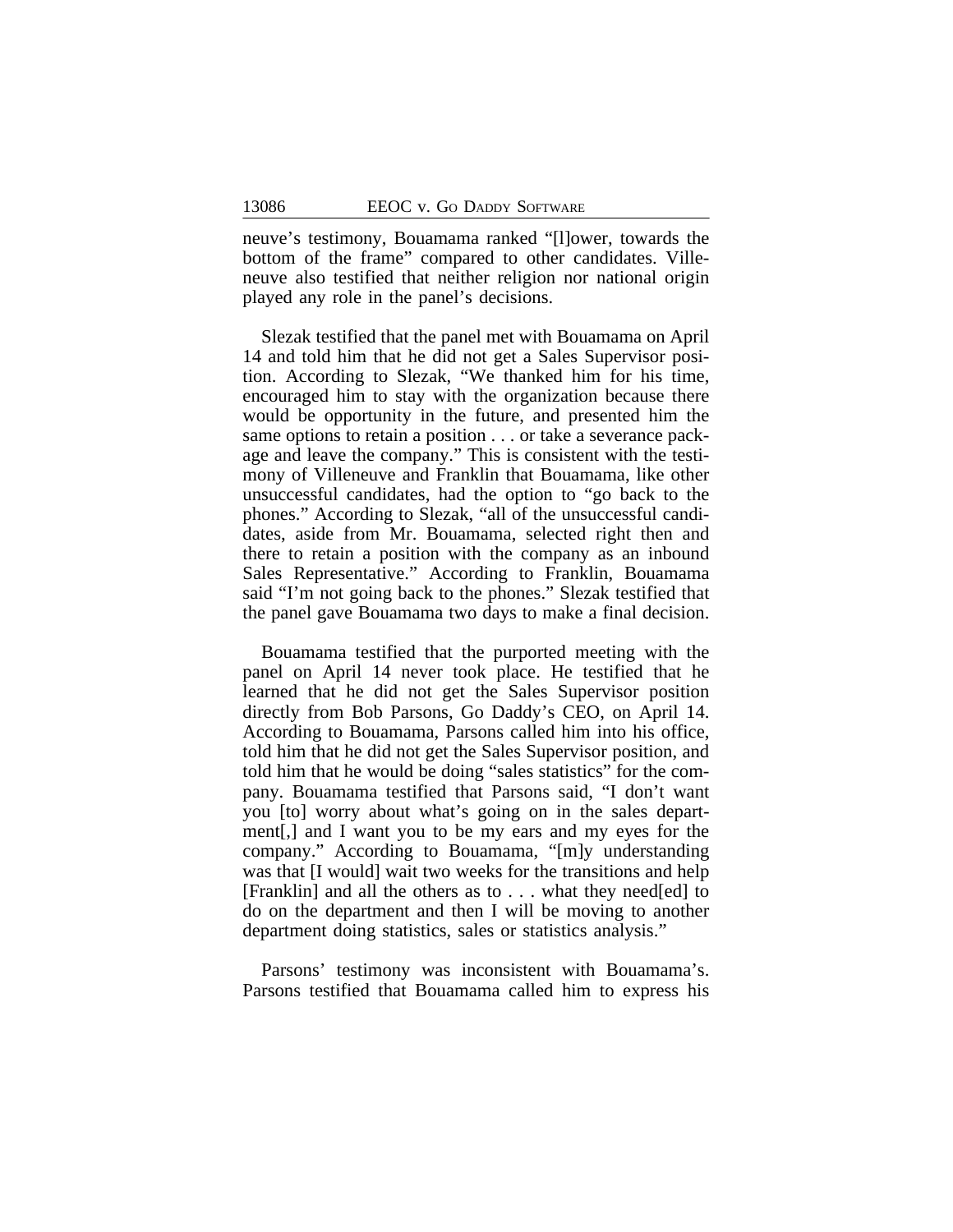disappointment at not getting the Sales Supervisor position. Parsons testified that he promised Bouamama that he "would see what I could do." He further testified that he explained to other executives that he thought Bouamama "was a good employee" and that "because of — of his personality issues, with his abrasiveness, particularly with female employees, that maybe a supervisor position for now was not a good idea for him, but maybe there was something else in the company." He testified that another executive, Barbara Rechterman, mentioned that she was planning to create a marketing analyst position, and she and Parsons agreed that Bouamama, who had a background in mathematics, might be a good fit for it.

Bouamama testified that at the end of the day on April 14, he passed Franklin's office on the way to the parking lot, and "the first thing that [Franklin] said is come here, the F word. You know, I look at him like, 'What?' And he said, 'Come here.' " According to Bouamama, Villeneuve and Slezak were in the room. Bouamama testified that he responded, "Hey, you know, I just spoke to Mr. Bob Parsons" and that he then went home.

Bouamama testified that on the morning of April 15, 2003, he met with Rechterman to discuss the marketing analyst position, and that she asked him to write a report "related to sales product and cost" and to deliver it to her by noon. He further testified that he emailed her a "preliminary report" around 11:30 and asked if it was satisfactory. Rechterman did not respond. Bouamama sent her a final report around 2:30, and again she did not respond. Bouamama testified that he went to Rechterman's office at about 3:00 to inquire about the report, and that the first thing she said was "I don't know [why] they send you to my department. You need to go ask Mr. Craig Franklin why you didn't get the Sales Supervisor position." Bouamama testified that he went to speak to Franklin, whose first words were, "Oh, I thought I took care of you." He testified that Franklin said he had to talk to Rechterman. Bouamama testified that he had been at work for ten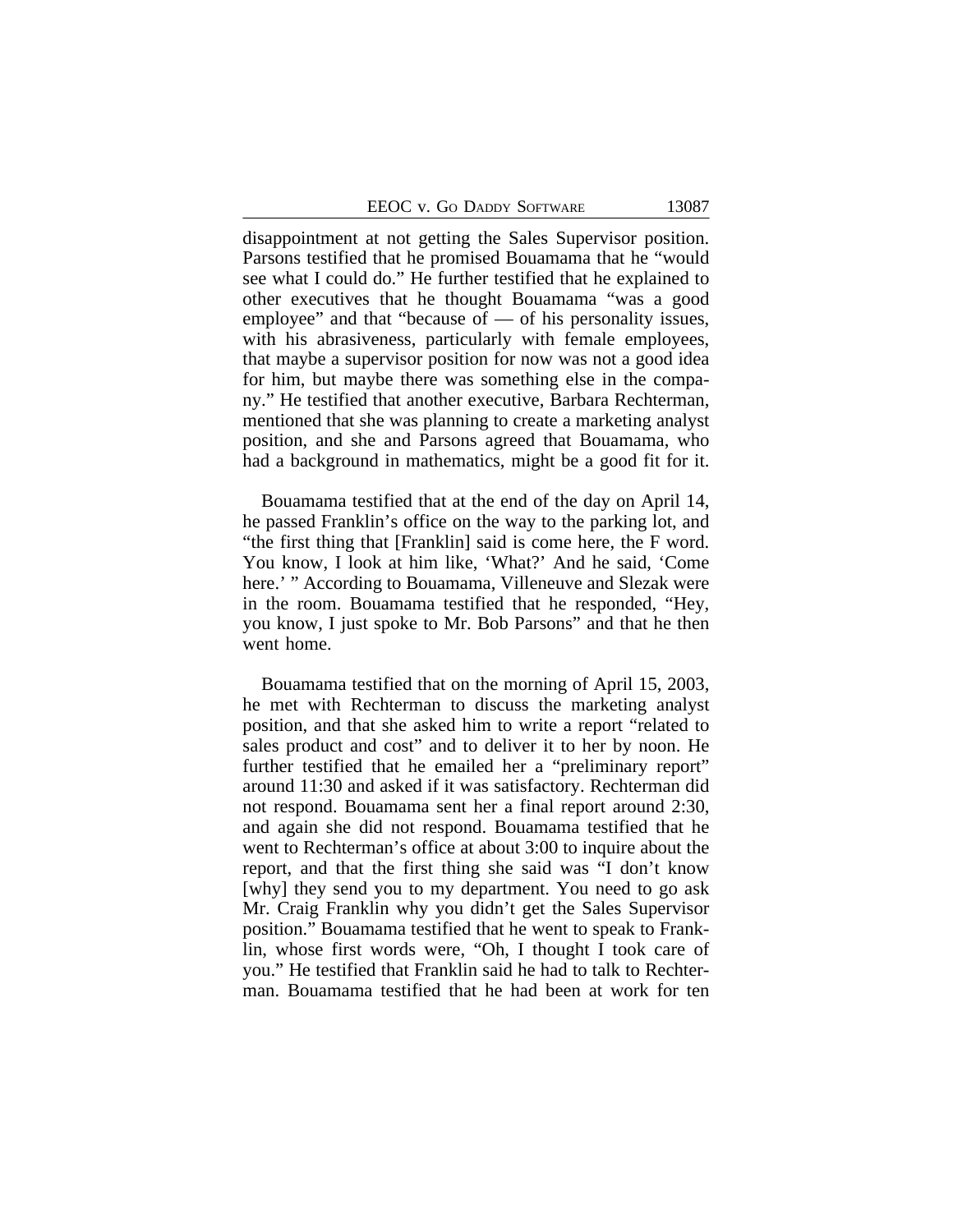hours at that point, and that he responded, "I'm tired of all this, I'm going home."

Rechterman recalled her interaction with Bouamama differently. She testified that she gave Bouamama a project involving "conversion rates," which were the "basis of the analysis in [her] department," and that she explained the project to him twice, initially and when Bouamama came back to her with questions. She testified that she did not give him a deadline and that it was "not a difficult project at all." She further testified that Bouamama's final product was "inaccurate" and "wrong" and that she told him that she "didn't think it was going to work out for him in an analytical role."

On the morning of April 17, 2003, Bouamama called in sick and went to the EEOC. Bouamama testified that he "was there to find out what are my rights . . . . I went to EEOC to find out there is something that is going on to me, do you think that this company is doing something wrong or not?" On a questionnaire asking him to describe the harm for which he was filing a complaint, Bouamama wrote, "in process of being demoted or choice to walk away. [B]een asked so many time[s] [w]here I am from and [w]hat religion I practice." After completing the questionnaire, Bouamama had a twohour interview with an EEOC investigator.

Bouamama testified that he went to work on the afternoon on April 17, 2003, in response to a telephone call from Slezak, who said "there is something urgent that we need to talk about." He met with Slezak and Franklin. According to Bouamama, Slezak said, "You did not get the Sales Supervisor position and you're not going to go back to the floor." He testified that she continued, "This is how it is . . . effective today immediately. You are no longer with the company." He testified that Slezak offered him the severance package. When asked whether Slezak or Franklin offered him the sales representative position  $-$  i.e., a return to the phones  $-$  Bouamama testified, "No. They never did." When asked if he would have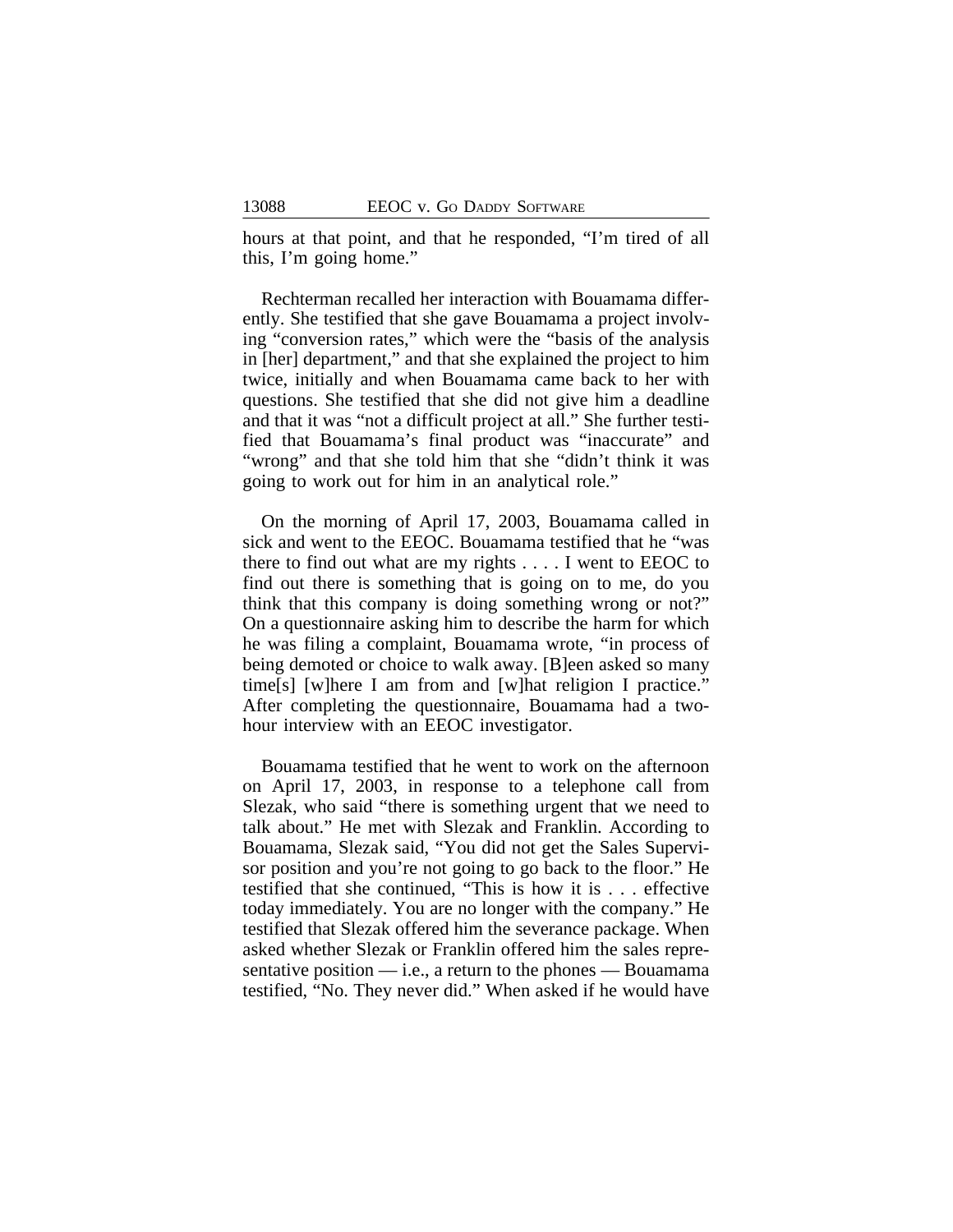taken such a position if it had been offered to him, Bouamama testified, "I will. I'm not a quitter. I will go back to the floor and I will prove myself again and I will pro[ve] them wrong." When asked if he left his job voluntarily, he testified, "No, I did not."

On or before April 29, 2003, Bouamama signed an EEOC "Charge of Discrimination" form. He stated on the form, *inter alia*, that "[o]n April 7, 2003, I was again asked where I was from, my religion and what languages I spoke. I was told that if I was not selected for a supervisory position I could 'go back to the beginning' (meaning I could demote to my original sales position), or I had a choice to 'walk away.' " When asked at trial about the EEOC questionnaire he filled out on April 17 and the Charge of Discrimination form he filled out on April 29, Bouamama stated, "I told [the EEOC investigator] that on my initial . . . first meeting with [Slezak], [Villeneuve] as when they called me they going to eliminate my position I have a choice to apply for it . . . or walk away or go back to the floor." Both the questionnaire and Charge of Discrimination form were introduced into evidence.

The EEOC brought suit against Go Daddy in federal district court on Bouamama's behalf, making essentially two claims — a discrimination claim and a retaliation claim. First, it claimed that religion and/or national origin was a motivating factor in Go Daddy's decision not to promote Bouamama to Sales Supervisor and in its later decision to terminate him. Second, it claimed that Go Daddy failed to promote Bouamama to the position of Sales Supervisor and later terminated his employment in retaliation for engaging in protected activities.

After closing arguments, outside the presence of the jury, Go Daddy made an oral motion under Rule 50(a) for judgment as a matter of law. In its entirety, the motion was:

With regard to the Commission's discrimination claims, Go Daddy believes there's no legally suffi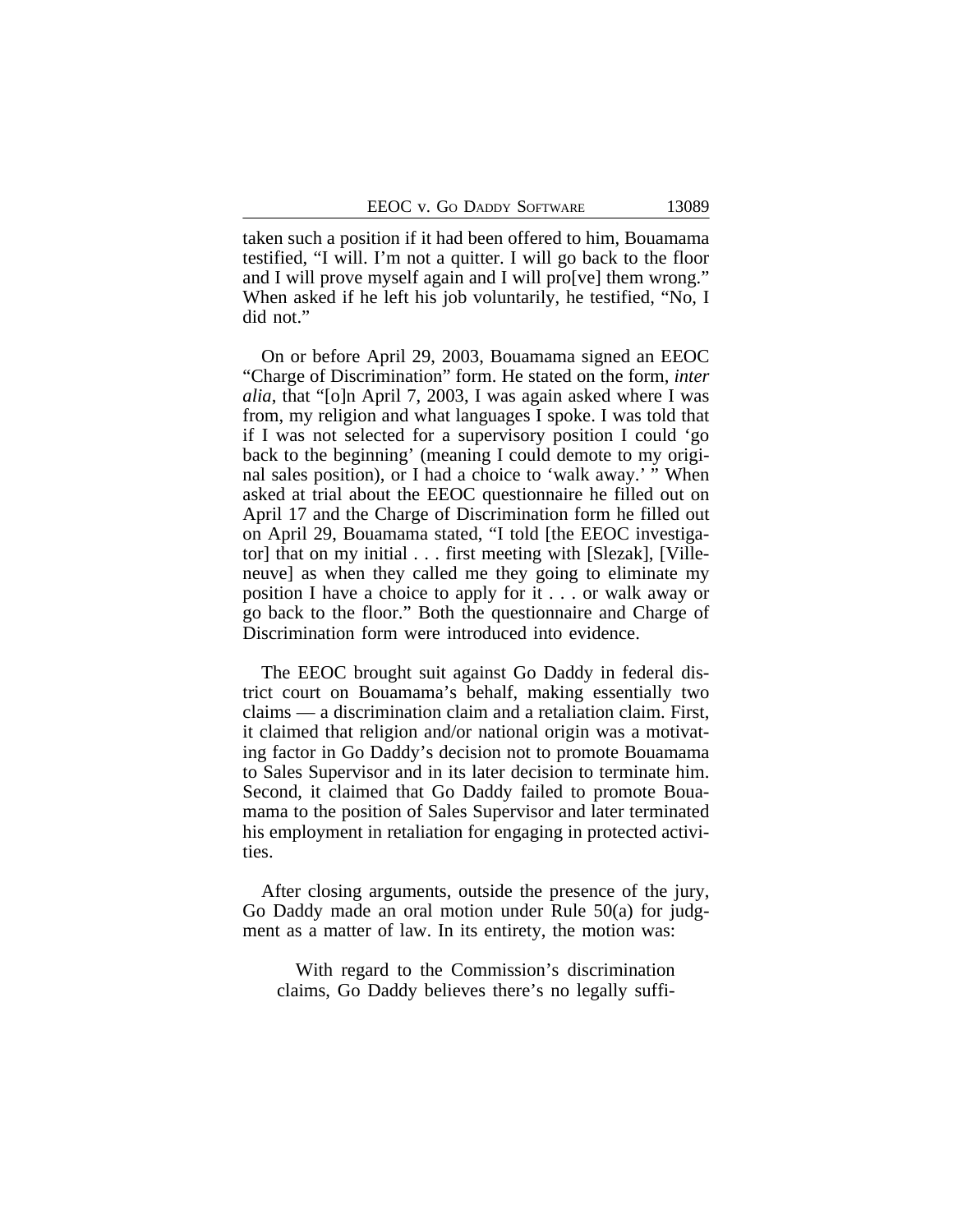cient evidence for a reasonable jury to find for the Commission. There's insufficient evidence that any of the panelists commented on or considered Mr. Bouamama's religion or national origin during the selection process for the Sales Supervisor position.

With regard to a separation, there's insufficient evidence that any of the panelists commented on or considered Mr. Bouamama's national origin when they offered him a choice between Sales Representative — going back to the Sales Representative position or offering him a severance agreement.

There's also insufficient evidence that the panel considered his religion, Muslim.

With regard to the comparators [sic], there's insufficient evidence that Go Daddy treated Mr. Bouamama differently than the employees outside his protected class. There's been no evidence at trial regarding the national origin or religion of the successful candidates, the unsuccessful candidates, or the decision-makers in this case.

*With regard to the Commission's retaliation claim, there hasn't been any evidence that Miss Slezak told any other panel members regarding the alleged reports made to her by Mr. Bouamama. Mr. Franklin and Mr. Villeneuve both testified that, in fact, Miss Slezak had not reported any protected activity to them, and without this knowledge, knowledge by one of the three panel members is insufficient for the jury to return a verdict on retaliation.*

(emphasis added). The only part of the Rule 50(a) motion relating to the EEOC's retaliation claim was the italicized paragraph. The trial court took Go Daddy's motion "under advisement" and submitted the case to the jury.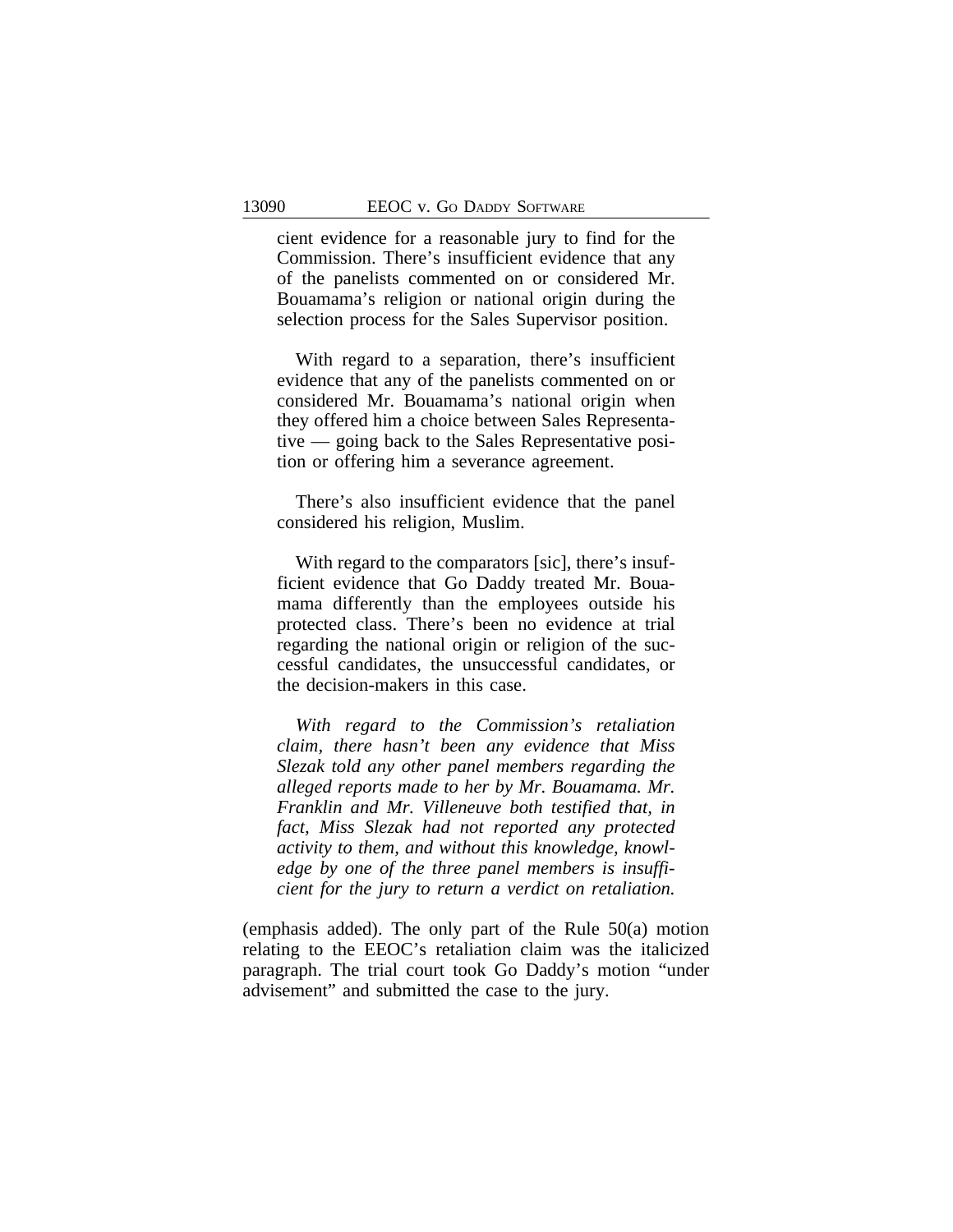The jury returned a verdict in favor of the EEOC on the retaliation claim. The jury otherwise returned a verdict in favor of Go Daddy. The jury awarded Bouamama \$5,000 for mental and emotional pain and suffering and \$135,000 for lost earnings. The jury also awarded \$250,000 in punitive damages.

Following the verdict, Go Daddy filed a renewed motion for judgment as a matter of law under Federal Rule of Civil Procedure 50(b). In its renewed motion, Go Daddy argued, "Plaintiff failed to present sufficient evidence for a reasonable trier of fact (1) to determine that Bouamama engaged in protected activity under Title VII to support a retaliation claim, or (2) to determine that a causal connection existed between Bouamama's alleged complaint to Heather Slezak ("Slezak") and his alleged termination." In the alternative, Go Daddy moved for a new trial under Rule 59(a). Go Daddy also moved to reduce the total jury award to \$200,000 under 42 U.S.C. § 1981a. The EEOC moved for equitable relief, including "back pay with prejudgment interest" and "reinstatement and/or front pay."

The district court denied Go Daddy's Rule 50(b) and Rule 59(a) motions. The court granted Go Daddy's motion to reduce the jury's total damage award to \$200,000. The court granted the EEOC's motion in part, awarding Bouamama \$36,552 in back pay and \$5,156 in prejudgment interest, but declining to order that he be reinstated.

Go Daddy appeals the district court's denial of its Rule 50(b) motion for judgment as a matter of law and its Rule 59(a) motion for a new trial. For the reasons that follow, we affirm the district court.

#### II. Standard of Review

"We review de novo the district court's denial of a renewed motion for judgment as a matter of law" under Rule 50(b).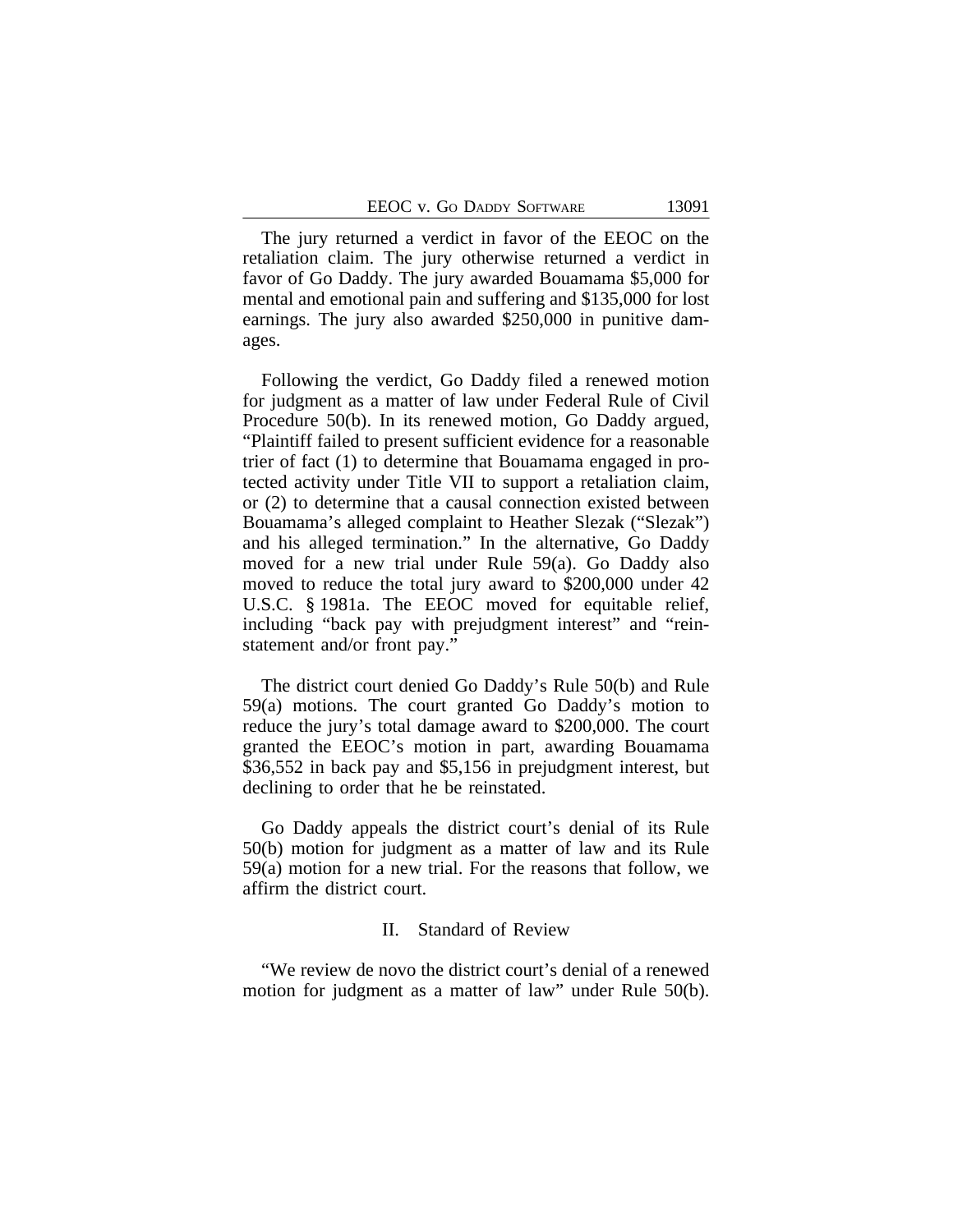*Josephs v. Pac. Bell*, 443 F.3d 1050, 1062 (9th Cir. 2006). "[I]n entertaining a motion for judgment as a matter of law, the court . . . may not make credibility determinations or weigh the evidence." *Reeves v. Sanderson Plumbing Prods., Inc.*, 530 U.S. 133, 150 (2000). Rather, "[w]e must view the evidence in the light most favorable to the nonmoving party . . . and draw all reasonable inferences in that party's favor." *Josephs*, 443 F.3d at 1062. "The test applied is whether the evidence permits only one reasonable conclusion, and that conclusion is contrary to the jury's verdict." *Id.*

A Rule 50(b) motion for judgment as a matter of law is not a freestanding motion. Rather, it is a renewed Rule 50(a) motion. Under Rule 50, a party must make a Rule 50(a) motion for judgment as a matter of law before a case is submitted to the jury. If the judge denies or defers ruling on the motion, and if the jury then returns a verdict against the moving party, the party may renew its motion under Rule 50(b). Because it is a renewed motion, a proper post-verdict Rule 50(b) motion is limited to the grounds asserted in the predeliberation Rule 50(a) motion. Thus, a party cannot properly "raise arguments in its post-trial motion for judgment as a matter of law under Rule 50(b) that it did not raise in its preverdict Rule 50(a) motion." *Freund v. Nycomed Amersham*, 347 F.3d 752, 761 (9th Cir. 2003) (citing Fed. R. Civ. P. 50 advisory committee's notes to the 1991 amendments ("A post trial motion for judgment can be granted only on grounds advanced in the pre-verdict motion.")); *Murphy v. City of Long Beach*, 914 F.2d 183, 186 (9th Cir.1990) ("[Judgment notwithstanding the verdict] is improper if based upon grounds not alleged in a directed verdict [motion]." (brackets in original)); *see also* Fed. R. Civ. P. 50 advisory committee's notes to the 2006 amendments ("Because the Rule 50(b) motion is only a renewal of the preverdict motion, it can be granted only on grounds advanced in the preverdict motion."). However, Rule 50(b) "may be satisfied by an ambiguous or inartfully made motion" under Rule 50(a). *Reeves v. Teuscher*, 881 F.2d 1495, 1498 (9th Cir. 1989). Absent such a lib-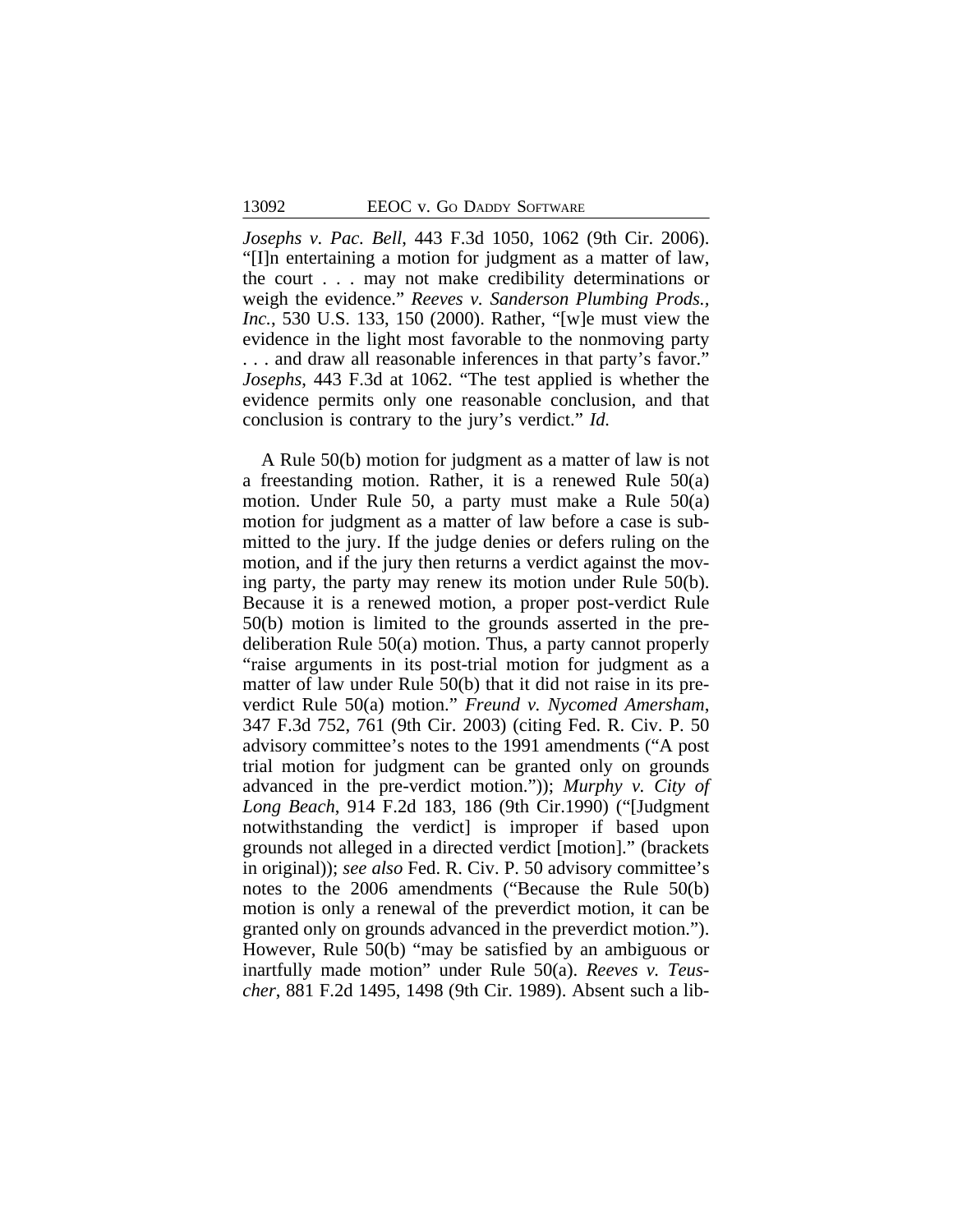|  |  |  | EEOC v. Go DADDY SOFTWARE |
|--|--|--|---------------------------|
|--|--|--|---------------------------|

eral interpretation, "the rule is a harsh one." *Nat'l Indus., Inc. v. Sharon Steel Corp.*, 781 F.2d 1545, 1549 (11th Cir. 1986).

We review a jury's verdict for substantial evidence in ruling on a properly made motion under Rule 50(b). *Janes v. Wal-Mart Stores, Inc.*, 279 F.3d 883, 888 (9th Cir. 2002). However, in ruling on a Rule 50(b) motion based on grounds not previously asserted in a Rule 50(a) motion, "we are limited to reviewing the jury's verdict for plain error, and should reverse only if such plain error would result in a manifest miscarriage of justice." *Id.* (internal quotation marks and citation omitted); *Yeti by Molly, Ltd. v. Deckers Outdoor Corp*., 259 F.3d 1101, 1109 (9th Cir. 2001). "This exception . . . permits only extraordinarily deferential review that is limited to whether there was *any* evidence to support the jury's verdict." *Id.* 

We review the district court's ruling on a motion for a new trial under Rule 59(a) for an abuse of discretion. *McEuin v. Crown Equip. Corp.*, 328 F.3d 1028, 1032 (9th Cir. 2003). The district court's denial of a motion for a new trial is reversible "only if the record contains no evidence in support of the verdict" or if the district court "made a mistake of law." *Molski v. M.J. Cable, Inc.*, 481 F.3d 724, 729 (9th Cir. 2007) (internal quotation marks and citations omitted).

#### III. Discussion

We divide our discussion into two parts. First, we address Go Daddy's appeal of the district court's denial of its motion under Rule 50(b) for judgment as a matter of law. Second, we address Go Daddy's appeal of the district court's denial of its motion under Rule 59(a) for a new trial.

A. Rule 50(b) Motion for Judgment as a Matter of Law

The entirety of Go Daddy's Rule 50(a) argument in the district court on the EEOC's retaliation claim was as follows: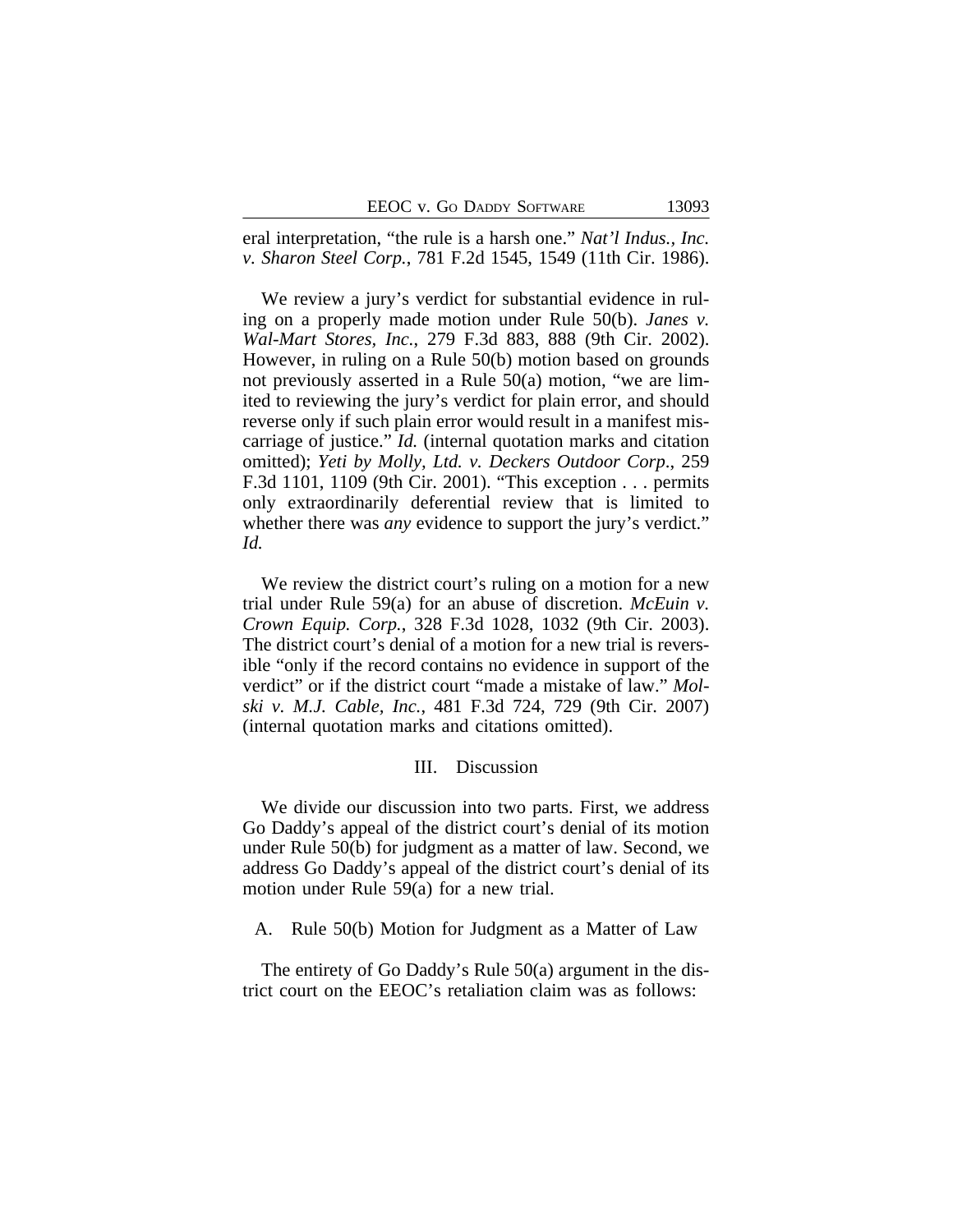With regard to the Commission's retaliation claim, there hasn't been any evidence that Miss Slezak told any other panel members regarding the alleged reports made to her by Mr. Bouamama. Mr. Franklin and Mr. Villeneuve both testified that, in fact, Miss Slezak had not reported any protected activity to them, and without this knowledge, knowledge by one of the three panel members is insufficient for the jury to return a verdict on retaliation.

Go Daddy made two arguments in the district court in support of its Rule 50(b) motion on the EEOC's retaliation claim. It repeats those same two arguments to us on appeal.

Go Daddy's first argument in its Rule 50(b) motion is that there was insufficient evidence at trial to show Bouamama engaged in protected activity. Depending on the circumstances, reports of improper workplace behavior can be protected activity under Title VII. Go Daddy contends that it argued in its Rule 50(a) motion that there was insufficient evidence of protected activity by referring to Bouamama's "reports" to Slezak as "alleged." The use of the word "alleged" can be read as an attempt to maintain Go Daddy's position, presented through Slezak's testimony, that Bouamama never registered any complaints about his treatment at Go Daddy. The word "alleged," however, does not advance the argument that any reports Bouamama actually made were not protected activity.

Go Daddy's second argument in its Rule 50(b) motion is that even if there were sufficient evidence that Bouamama engaged in protected activity, there was insufficient evidence that Go Daddy terminated him because of this activity. There are two parts to this argument. First, Go Daddy argues that there was insufficient evidence that Slezak told Franklin and Villeneuve about Bouamama's reports to her. The logical extension of this argument is that if Slezak did not tell them of Bouamama's reports to her, those reports could not have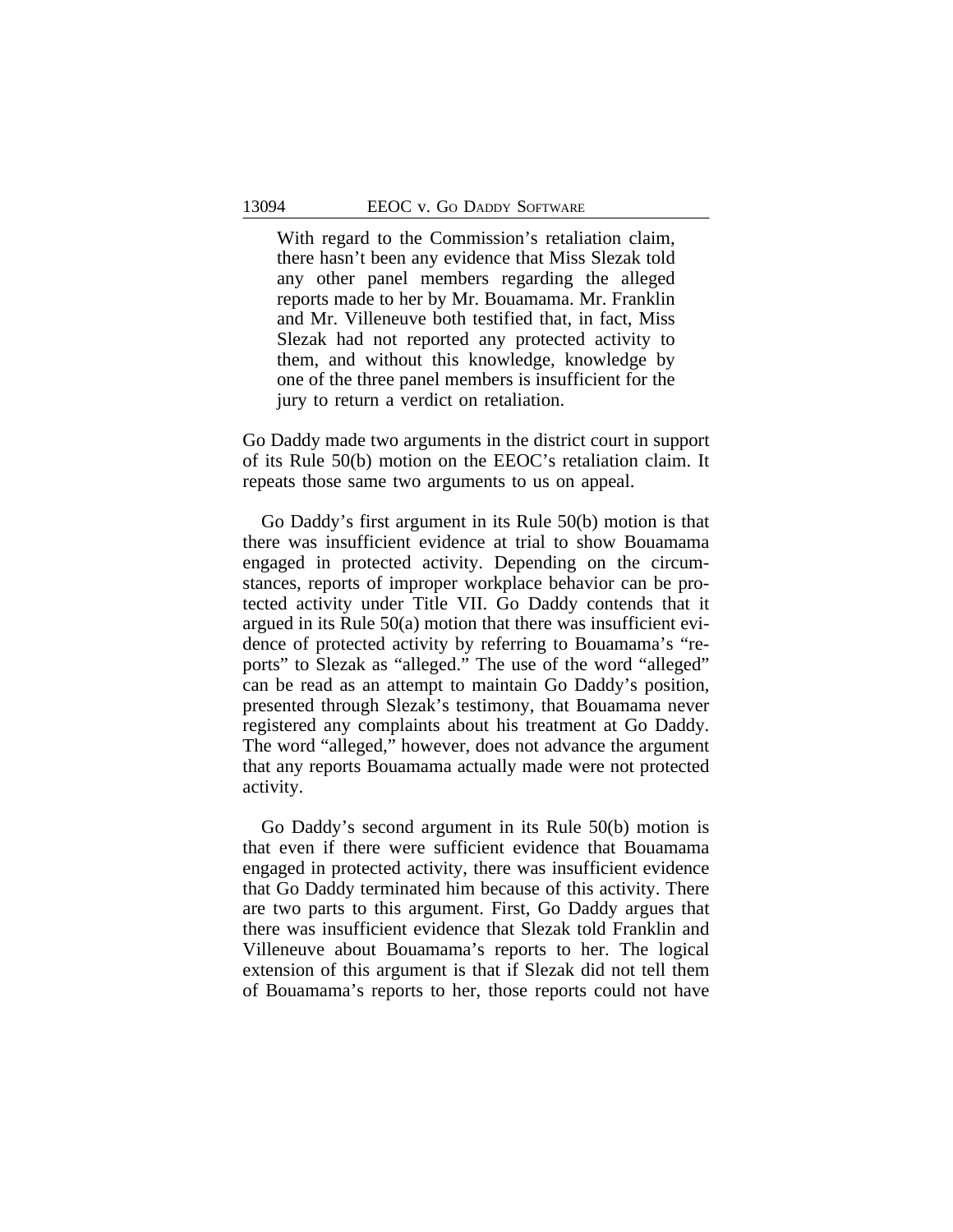motivated Franklin to terminate Bouamama. Read fairly, Go Daddy made this argument, and its logical extension, in its Rule 50(a) motion. Second, Go Daddy argues that Franklin had decided to terminate Bouamama on April 4, three days before Bouamama spoke to Slezak. Therefore, Go Daddy argues, Bouamama's protected activity could not have motivated his termination. To the extent that this argument relies on anything other than Go Daddy's argument that there was insufficient evidence that Slezak told Franklin and Villeneuve about Bouamama's reports, it was not made in Go Daddy's Rule 50(a) motion.

We evaluate Go Daddy's argument that any reports Bouamama made were not protected activity under the deferential plain error standard applicable to arguments not made in a Rule 50(a) motion. We also evaluate Go Daddy's argument that there was insufficient evidence that Franklin made the decision to terminate Bouamama after Bouamama engaged in protected activity under the plain error standard. Under that standard, if there is "any evidence" to support the jury's verdict, it must be upheld. *Yeti by Molly*, 259 F.3d at 1109.

We evaluate Go Daddy's arguments that there was insufficient evidence both that Bouamama complained to Slezak and that Slezak told Franklin and Villeneuve about Bouamama's reports under the substantial evidence standard applicable to arguments made in a Rule 50(a) motion. Under that standard, the jury's verdict must be upheld if there is "evidence adequate to support the jury's conclusion, even if it is also possible to draw a contrary conclusion." *Pavao v. Pagay*, 307 F.3d 915, 918 (9th Cir. 2002).

## 1. Protected Activity

**[1]** Under Title VII of the Civil Rights Act, an employer cannot "discharge any individual, or otherwise . . . discriminate against any individual with respect to his compensation, terms, conditions, or privileges of employment, because of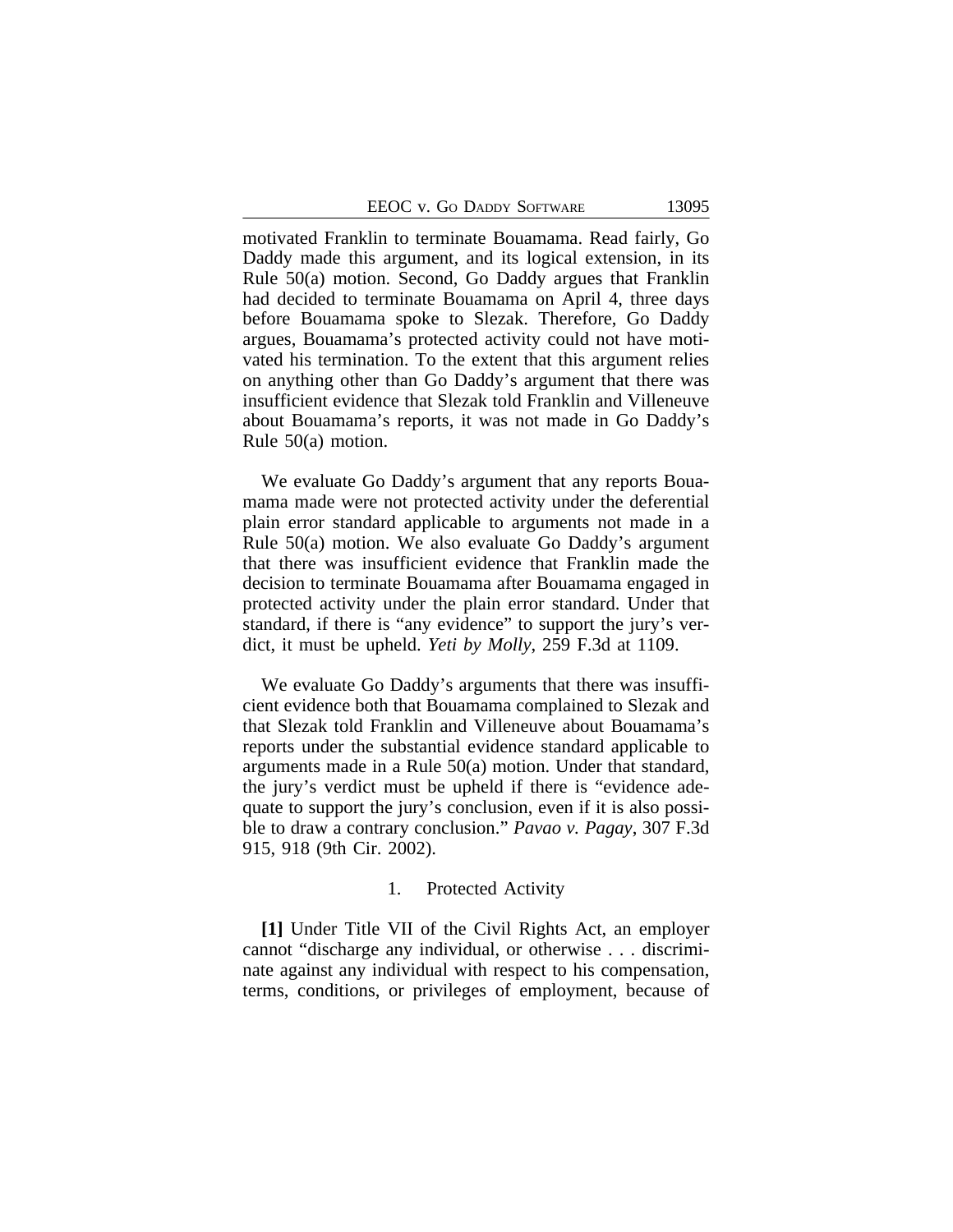such individual's . . . religion . . . or national origin." 42 U.S.C. § 2000e-2(a)(1). An employer cannot retaliate against an employee for "oppos[ing] any practice made an unlawful employment practice by this subchapter." *Id.* § 2000e-3(a). Under the latter provision, a complaint by an employee that a supervisor has violated Title VII may constitute protected activity for which the employer cannot lawfully retaliate. *See Trent v. Valley Elec. Ass'n, Inc.*, 41 F.3d 524, 526 (9th Cir. 1994).

In its brief to us, Go Daddy makes two specific arguments in support of its argument that there is insufficient evidence that Bouamama engaged in protected activity.

**[2]** First, Go Daddy argues that the jury should not have believed that Bouamama complained to Slezak about what he claimed to perceive as discrimination. In his testimony, quoted above, Bouamama stated that he complained to Slezak either two or three times about what he perceived as discriminatory comments. Slezak testified that he never complained to her. Under the substantial evidence standard, we hold that Bouamama's testimony is adequate to support the jury's conclusion that Bouamama was more credible on this point, even though it might have been "possible to draw a contrary conclusion." *Pavao*, 307 F.3d at 918.

**[3]** Second, Go Daddy argues that even if Bouamama did complain to Slezak, this was not protected activity under the Supreme Court's decision in *Clark County School District v. Breeden*, 532 U.S. 268 (2001). In *Breeden*, the Court held that "offhand comments, and isolated incidents (unless extremely serious)" do not amount to discrimination. *Id*. at 271 (internal quotation marks omitted). If a person has been subjected to only an isolated incident, a complaint about that incident does not constitute protected activity unless a reasonable person would believe that the isolated incident violated Title VII. This reasonable person determination requires "[l]ooking at all the circumstances, including the frequency of the discrimi-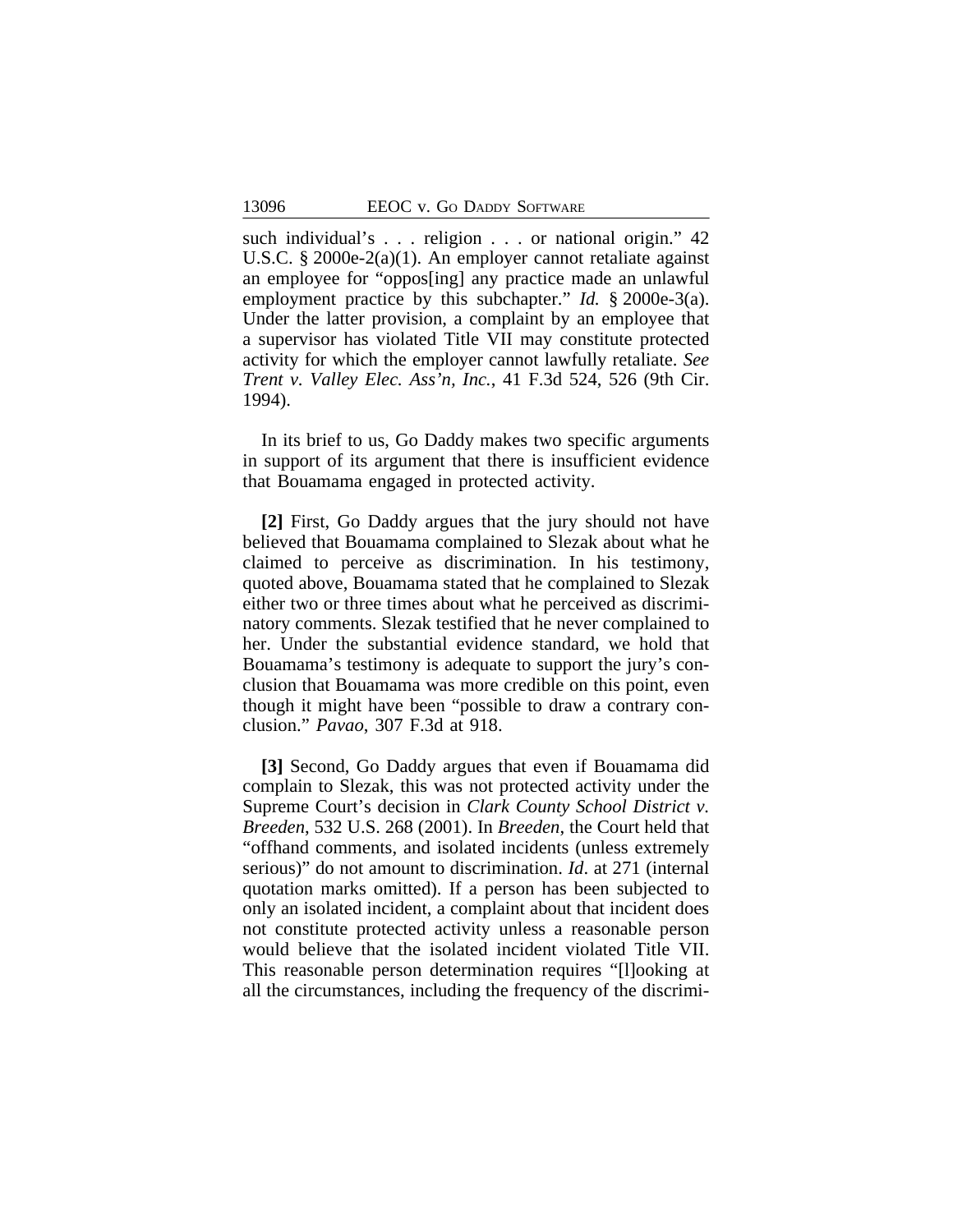natory conduct[ ] [and] its severity," *Breeden*, 532 U.S. at 270-71 (internal quotation marks omitted).

Go Daddy insists in its brief that Bouamama's complaint to Slezak on April 7 about his exchange with Franklin earlier in the day was, at most, a complaint about an "offhand comment" or an "isolated incident." It writes, "Even assuming the jury completely bought Bouamama's testimony about his alleged *single complaint* to Slezak on April 7, 2003[,] about an incident that occurred earlier that same day, that conduct fails to reach the bar set [by] the United States Supreme Court in [*Breeden*]." (emphasis in original).

Go Daddy's argument ignores Bouamama's actual testimony. As recounted above, Bouamama testified that he complained to Slezak two or three times about comments that had been made about his national origin and religion. His complaint on April 7 about Franklin's comments was only the latest of these. In his testimony, he specifically recounted that he had previously complained to Slezak about a conversation in which Villeneuve, his supervisor, asked about the languages he spoke (French and Arabic) and about his religion (Muslim).

**[4]** Bouamama also testified that Villeneuve later made a comment near his cubicle, "The Muslims need to die. The bastard Muslims need to die." However, he testified that he did not complain on that occasion because "[t]here's a culture in Go Daddy. You complain you get fired." The fact that Bouamama did not report these comments does not make them irrelevant to the inquiry concerning the reasonableness of his belief that a violation of Title VII had occurred.

"Looking at all the circumstances" requires us to take note not only of all comments of which Bouamama complained but also of the context in which they were made. Franklin's comments on April 7 were not "isolated" from the terms and conditions of Bouamama's employment. At the time of those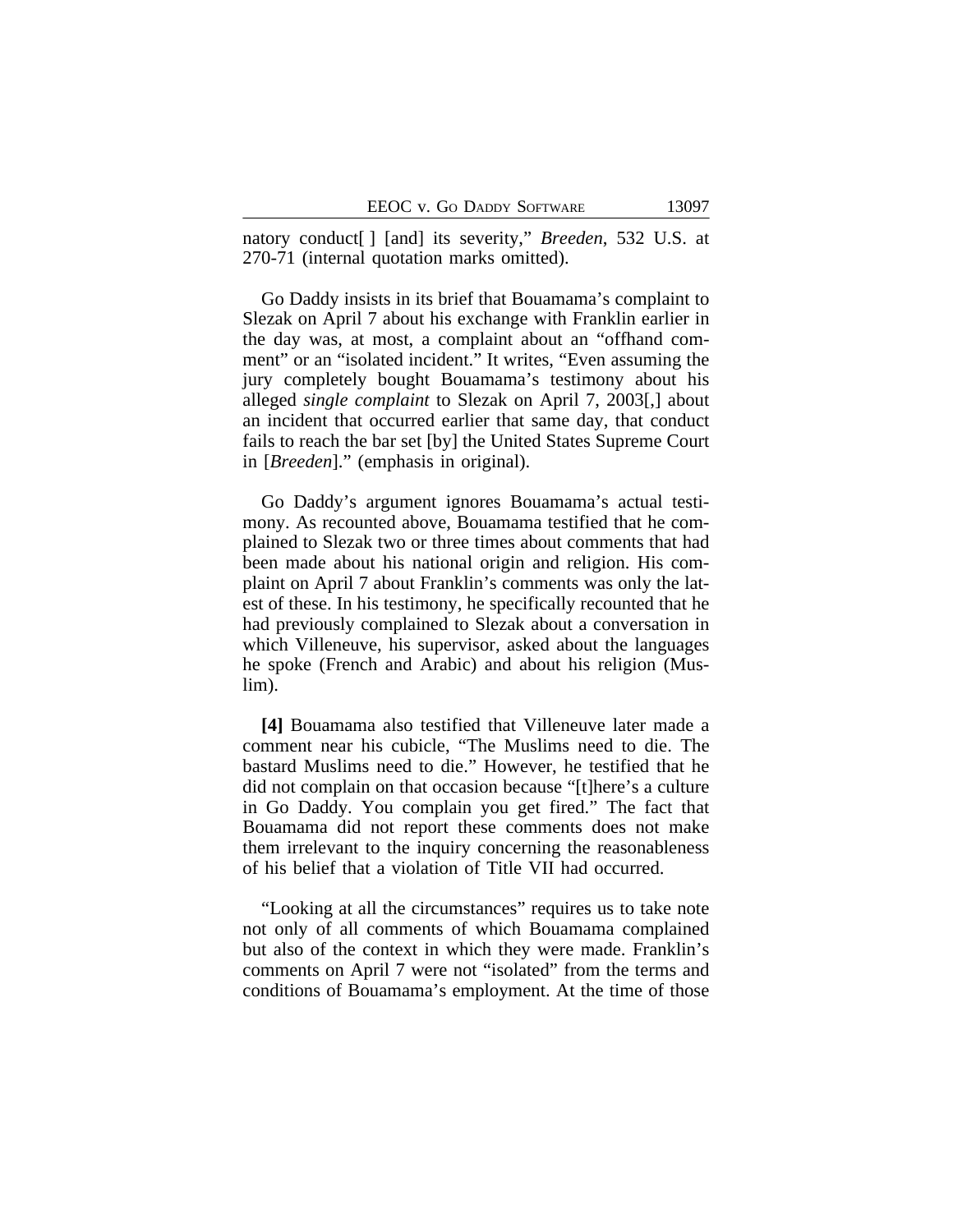comments, Bouamama had just received word that his position had been eliminated and that his only option to avoid demotion involved an application process to be headed by Franklin. There is, thus, a strong nexus between Franklin's comments and the terms of Bouamama's continued employment, as noted by Bouamama himself in his final report to Slezak.

**[5]** Further, if a person has been subjected to more than one comment, and if those comments, taken together, would be considered by a reasonable person to violate Title VII, that person need not complain specifically about all of the comments to which he or she has been subjected. Unreported comments, in other words, are relevant to the inquiry concerning the reasonableness of the belief that a violation has occurred. In such circumstances, a complaint about one or more of these comments is protected behavior. We do not read *Breeden* to require more.

**[6]** There is, therefore, evidence to support a reasonable person's conclusion that the conduct to which Bouamama had been subjected at Go Daddy went beyond mere "offhand comments" and "isolated incidents," *id.* at 271, and that Bouamama's two, and possibly three, complaints to Slezak were therefore protected activity. We hold that this testimony satisfies the "any evidence" standard applicable to a faulty Rule 50(b) motion. *Yeti by Molly*, 259 F.3d at 1109.

## 2. Causation

We evaluate separately each of Go Daddy's two specific arguments in support of its argument that there was insufficient evidence to support a conclusion that Bouamama's complaints to Slezak motivated Go Daddy's decision to terminate him.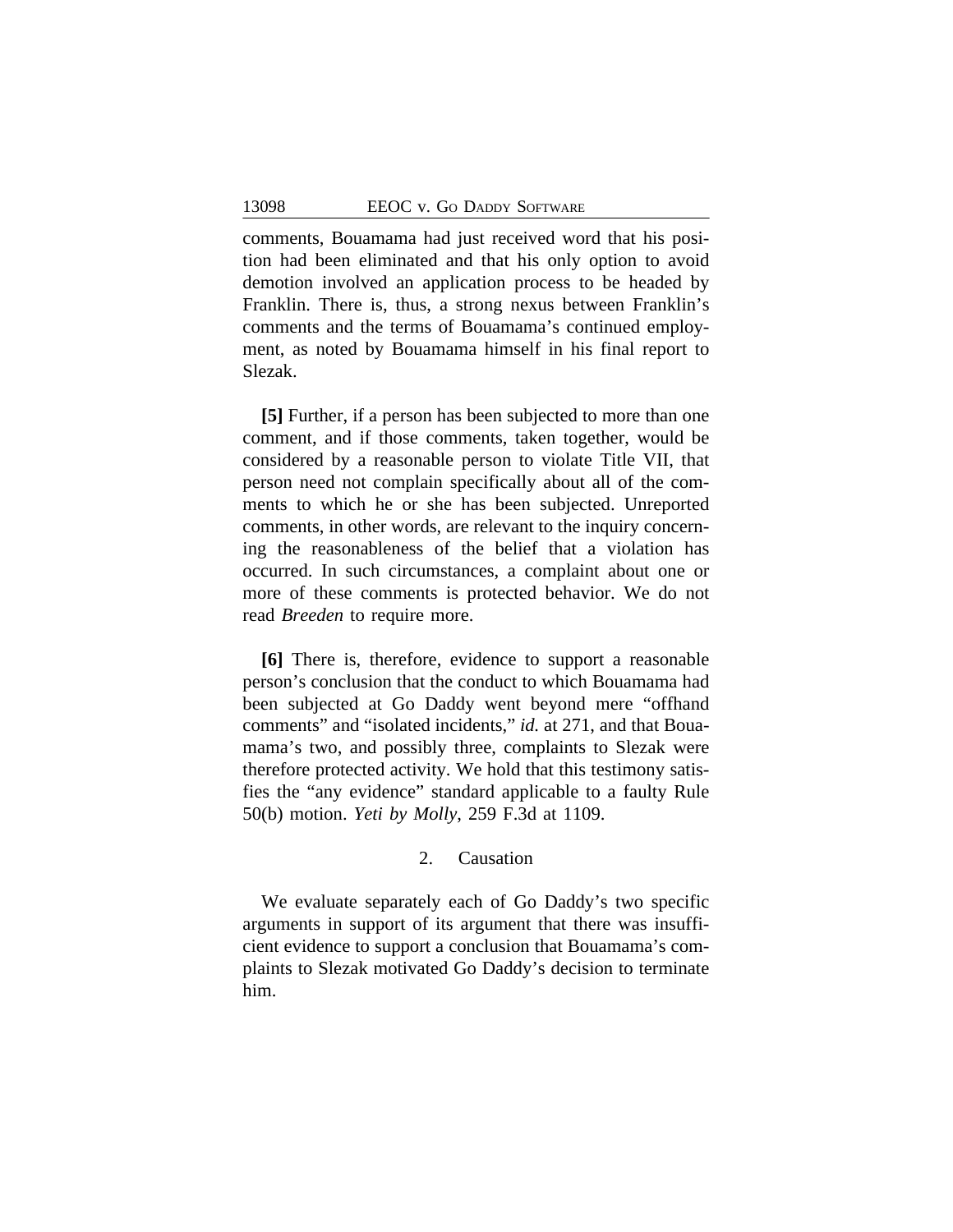## a. Evidence that Slezak Told Franklin about Bouamama's Complaints

Bouamama testified that he complained about Franklin to Slezak on April 7, 2003. Slezak testified that on April 9 and 10, 2003, she and Franklin, along with Villeneuve, interviewed 14 candidates for the Sales Supervisor positions. After the interviews were complete, she testified that "the three of us, [Franklin], [Villeneuve], and myself . . . started to talk about the candidates." She further testified that on April 11 and 14, 2003, she, Franklin, and Villeneuve met with all 14 of the candidates individually to tell them whether they were selected. Franklin corroborated this testimony. Bouamama testified that on April 14, 2003, when he passed Franklin's office and Franklin said "come here, the F word," Slezak was in Franklin's office.

The district court found, "Mr. Bouamama testified that he was terminated by Mr. Franklin and Ms. Slezak. He also testified that he complained to Ms. Slezak about discriminatory conduct by Mr. Franklin only days before his termination . . . . [T]he Court concludes that the jury reasonably could have found that both Mr. Franklin and Ms. Slezak were aware of the protected activity and that their termination of Mr. Bouamama was in response to that activity."

**[7]** We agree with the district court. A reasonable jury hearing the testimony just recounted could have concluded that Slezak had ample opportunities to inform Franklin of Bouamama's complaint and had, in fact, done so. We therefore hold, under the substantial evidence standard, applicable to a properly made Rule 50(b) motion, that there was sufficient evidence to support the jury's conclusion.

### b. Evidence that Go Daddy Decided on April 4 to Terminate Bouamama

Nothing in the record supports a conclusion that Go Daddy decided on April 4 to terminate Bouamama. Bouamama testi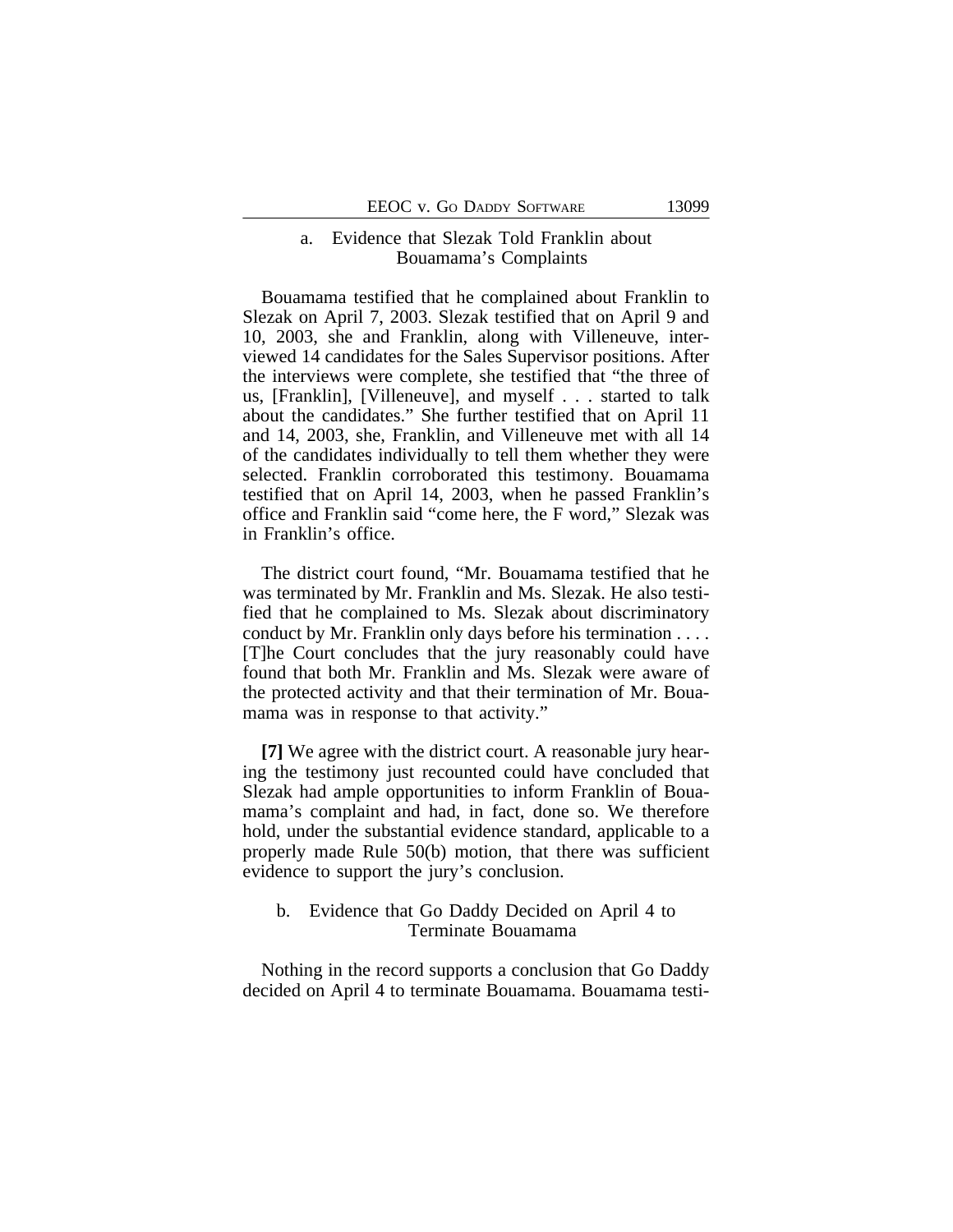fied specifically to the contrary, as did Villeneuve, Franklin, and Slezak.

Bouamama testified that he was told during his meeting with Slezak, Franklin, and Villeneuve on April 4 that his position was being eliminated and that he could apply for one of the new Sales Supervisor positions, or that he could "walk away." Later, in response to a separate question about the April 4 meeting, Bouamama testified, "They told me that, you know, you can apply for this position and — you know, or you can walk away." As Bouamama understood the phrase, being told that he could "walk away" did not mean that he was fired. Rather, as recounted above, Bouamama specifically testified that "walk away" meant that he could "quit on his own."

Bouamama also testified that he had been given the option to apply for one of the new Sales Supervisor positions "or walk away *or go back to the floor*" (emphasis added). This statement is consistent with what Bouamama wrote on the EEOC questionnaire that he filled out on the morning of April 17, before he was terminated. He wrote that he was "in process of being demoted or choice to walk away." It is also consistent with his statement on the EEOC Charge of Discrimination form: "I was told that if I was not selected for a supervisory position I could 'go back to the beginning' (meaning I could demote to my original sales position), or I had a choice to 'walk away.'"

Villeneuve testified that unsuccessful applicants for the Sales Supervisor positions "could go back to the phones." Franklin testified that "we encouraged" applicants who did not get the Sales Supervisor position "to go back to the phones." Slezak testified that on April 14, 2003, after telling Bouamama that he did not get the Sales Supervisor position, "We thanked him for his time, encouraged him to stay with the organization because there would be opportunity in the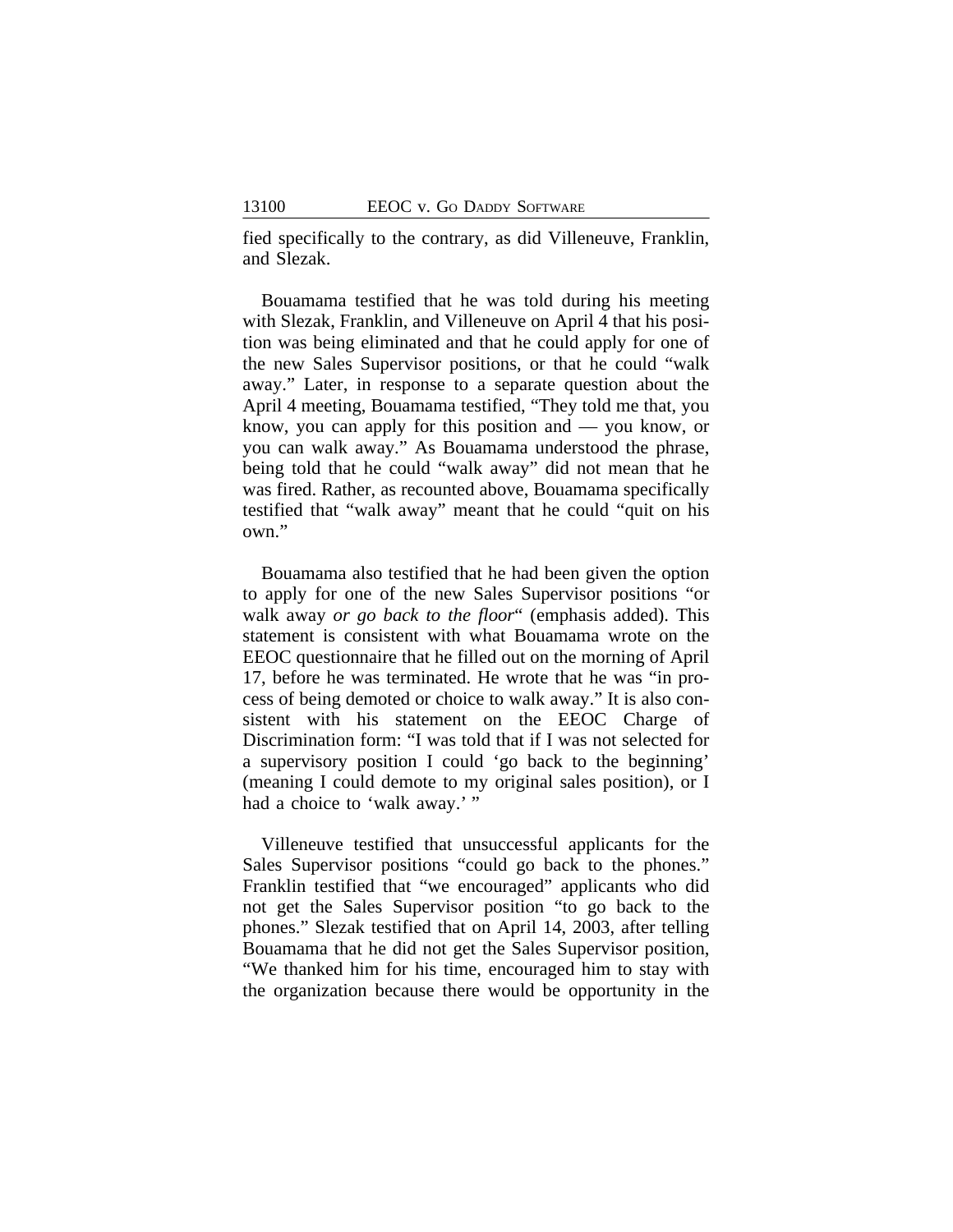future, and presented him the same options to retain a position . . . or take a severance package and leave the company."

Based on this testimony, the jury could reasonably conclude that at the time of his meeting with the panel on April 14, 2003, Bouamama had the option of returning to his original sales position at Go Daddy.

Bouamama's and Rechterman's testimony about the additional project assigned to Bouamama are also inconsistent with an April 4 decision to terminate. A jury could very reasonably conclude that the assignment of a new project on April 15 contradicts the assertion Go Daddy now makes. Indeed, the very fact that Bouamama was still at work at Go Daddy on April 15 (and apparently still employed on April 17 when he called in sick) belies a decision to terminate on April 4. By April 14, Go Daddy had eliminated Bouamama's position and determined that he would not receive one of the Sales Supervisor assignments. Yet he continued to show up at work and to complete assignments, even new ones.

**[8]** To understate the matter, there is evidence that Go Daddy's decision to terminate Bouamama was not made on April 4, but rather was made sometime between April 14, when he was told he could return to his original sales position, and April 17, when he was told that he was terminated. We hold that this evidence satisfies the "any evidence" standard applicable to a faulty Rule 50(b) motion. *Yeti by Molly*, 259 F.3d at 1109.

#### B. Motion for New Trial

**[9]** In support of its Rule 59(a) motion for a new trial, Go Daddy essentially repeats the same arguments that we have examined and rejected above. Because the record contains "evidence in support of the verdict," and because Go Daddy has failed to show that the district court "made a mistake of law," the district court did not abuse its discretion in denying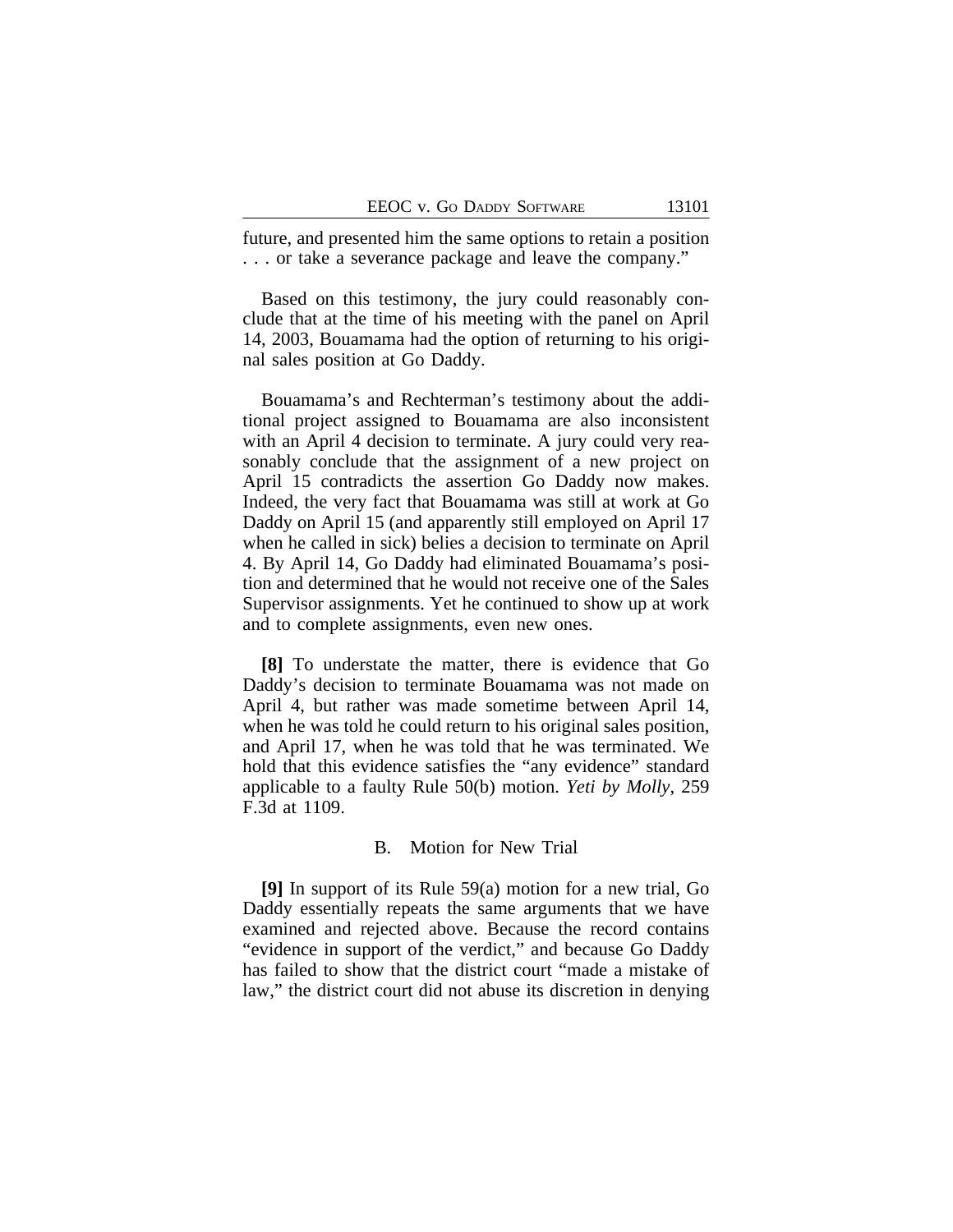Go Daddy's motion for a new trial. *Molski*, 481 F.3d at 729 (internal quotation marks omitted).

### Conclusion

For the foregoing reasons, we affirm the district court's denial of Go Daddy's motion for judgment as a matter of law under Rule 50(a), and we affirm the district court's denial of Go Daddy's motion for a new trial under Rule 59(a).

NOONAN, Circuit Judge, dissenting:

*Summary*. Summing up the evidence supporting the jury verdict of retaliation by Go Daddy, the majority concludes:

There is, therefore, evidence to support a reasonable person's conclusion that the conduct to which Bouamama had been subjected at Go Daddy went beyond mere "offhand comments" and "isolated incidents," *Breeden* at 271, and that Bouamama's two, and possibly three, complaints to Slezak were therefore protected activity. We hold that this testimony satisfies the "any evidence" standard.

Two conversations were reported to Slezak. No evidence was offered of a "possible" third. No rational person could have thought that the two conversations with two different men in different contexts and at widely separated times constituted a pattern of discriminatory conduct by Go Daddy. Even the jury did not think they did, returning an answer of "No" to the question asking if Go Daddy had discriminated. If a reasonable person could believe, albeit mistakenly, that he was reporting and opposing a pattern of discrimination, his opposition would be protected. But Bouamama did not report a pattern. At most he reported a single sentence that he deemed discriminatory. So, the evidence that the majority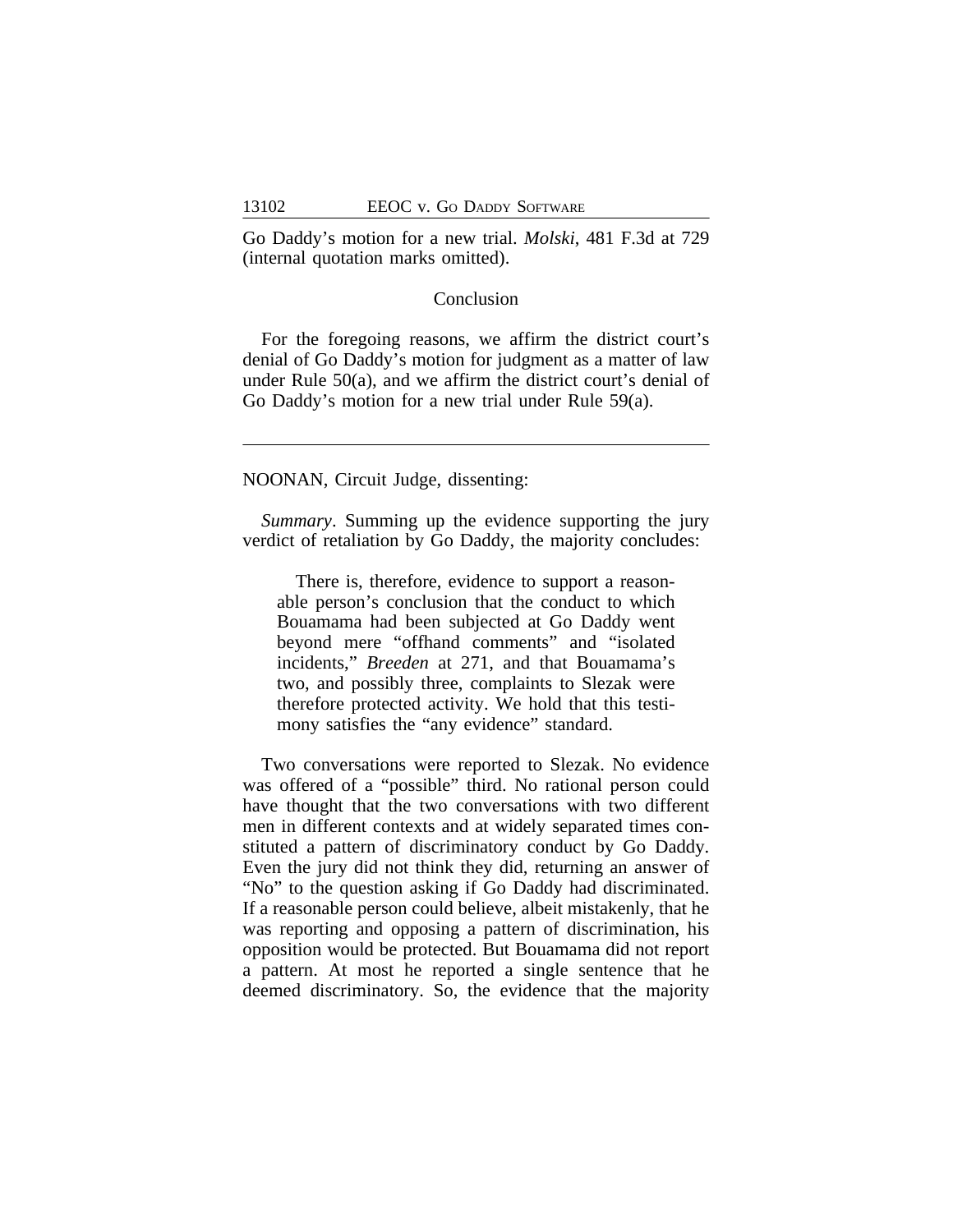finds supports the jury's findings of liability and imposition of punitive damages is what? If Bouamama did not report discrimination, what did Go Daddy retaliate against? The majority, combing for straws, has not provided any pattern of protected activity on which the retaliation claim could stand.

*The majority opinion*. The majority opinion sets out carefully and conscientiously the evidence it finds relevant. Faithful to stating the facts, the majority characterizes them in a way that they appear to affirmatively answer the three questions that the jury had to answer affirmatively in order to find in favor of Bouamama, so that the conclusion is:

(1) Bouamama engaged in protected activity, that is, opposing discrimination under Title VII.

(2) The company . . . terminated him.

(3) The protected activity was a substantial or motivating factor in the company's action. *See EEOC v. Crown Zellerbach Corp.*, 720 F.2d 1008, 1012 (9th Cir. 1983).

The jury found that neither Bouamama's Moroccan origin nor his Moslem religion motivated Go-Daddy's decision not to promote him to Sales Supervisor. The jury also found that Go-Daddy terminated Bouamama "in retaliation for his engaging in a protected activity" and that Go-Daddy acted with malice or reckless indifference to his protected activity. The jury awarded \$5,000 for mental and emotional distress, \$135,000 for lost earnings, and \$250,000 in punitive damages.

Was there any evidence that Go-Daddy retaliated for Bouamama's performance of protected acts opposing a discrimination employment practice?

Not every report of an event that an employee perceives as discriminatory activity is protected. In order to constitute protected activity, a complaint must be based on an employee's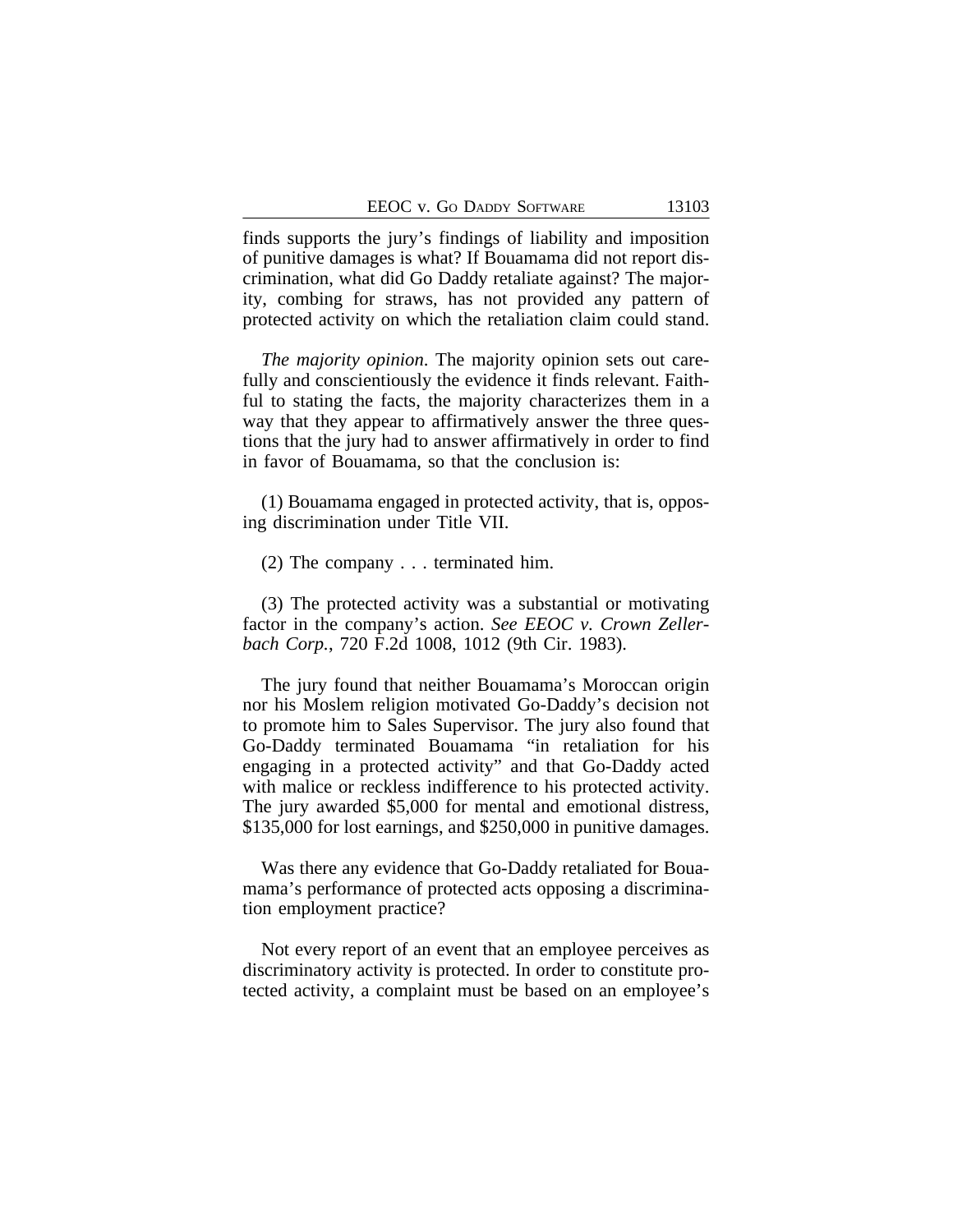"reasonable belief" that he is reporting conduct that violates Title VII. *See Learned v. City of Bellevue*, 860 F.2d 928, 932 (9th Cir. 1988). What the employee opposes must be "a practice." *Trent v. Valley Elec. Ass'n*, 41 F.3d 524, 526 (9th Cir. 1994).

*Bouamama's alleged protected activity*. Let's look at what the majority characterizes as Bouamama's protected activity:

(1) In December 2001 or January 2002, Villeneuve, hearing Bouamama dealing with a caller in French, asked Bouamama what languages he spoke. He answered, "French and Arabic." In Villeneuve's view Bouamama's fluency was an asset. Bouamama produced no evidence of a contrary evaluation. Villeneuve added to his question about language by asking Bouamama's country of origin and religion. Villeneuve offered no comment on them.

Six months after the questions had been asked, Bouamama told Heather Slezak in Human Resources of the questions. In the meantime, Villeneuve had given Bouamama a promotion and a big increase in salary. It is difficult to understand why, six months after the conversation, Bouamama would complain about it. It is even more difficult to construe two questions following up Bouamama's knowledge of foreign languages as "discriminatory behavior." It is impossible to see Bouamama's conversation with Slezak as an employee opposing unlawful discrimination.

The majority, however, colors Bouamama's conversation with Slezak by what Bouamama did not say to her. At some undetermined time but after 9/11/01, Bouamama heard Villeneuve talking to other employees in a hallway near Bouamama's cubicle. Villeneuve said, "The Muslims need to die. The bastard Muslims need to die." Bouamama was not the addressee of this comment. He did not report it to anyone. His memory of it was disclosed at trial. It is difficult to understand the remark as other than random, not aimed at Bouamama,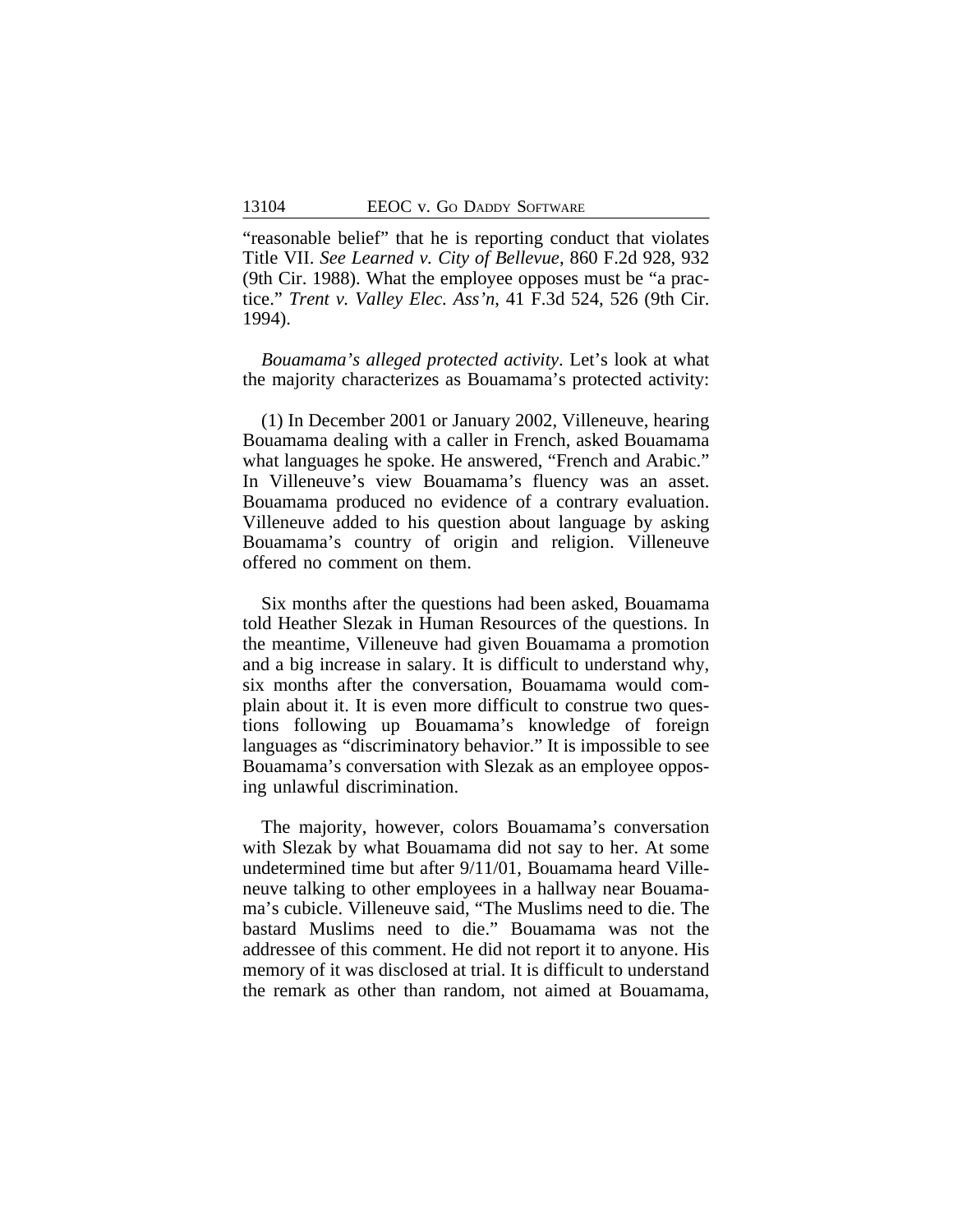EEOC v. Go DADDY SOFTWARE 13105

and expressing what many Americans may have thought about "the bastard Muslims," i.e., the terrorists who had rained terror on New York on 9/11. As Bouamama himself testified, "I understand maybe the anger that some people are expressing." Bouamama did not complain about what he overheard. It is not even clear that he heard the remarks before he told Slezak about the December 2001 conversation. By no stretch were the remarks indicative of any employment practice. Therefore, the chance and unreported remarks generated no protected activity and are irrelevant to Bouamama's claim of retaliation.

(2) On April 1, 2003, Craig Franklin replaced Villeneuve as Bouamama's immediate supervisor. On April 7, Franklin entered Bouamama's cubicle and began to converse with him. In Bouamama's mind "trouble started" when Franklin asked where the pictures decorating the cubicle came from. Bouamama answered, "Morocco." Franklin asked him if he were from Morocco and if he were Moslem. Bouamama answered, "Yes." Franklin said, "You know you're lucky that I like you." That afternoon, Bouamama told Slezak of the conversation.

It is possible to interpret Franklin's ambiguous "You're lucky . . ." as an implicitly negative comment on Bouamama's origin and religion. However, even if this interpretation is made, Bouamama's report to Slezak could not be classified as an instance of protected activity. Franklin's comment is simply one remark made by a new man on the job. A "recurring point in [our] opinions is that simple teasing, offhand comments, and isolated incidents (unless extremely serious) will not amount to discriminatory changes in the 'terms and conditions of employment.' " *Faragher v. City of Boca Raton*, 524 U.S. 775, 778 (1998) (citation omitted).

The majority cites Bouamama's testimony that he complained to Slezak "two or three times." Bouamama identifies his report on the conversation with Franklin as "the second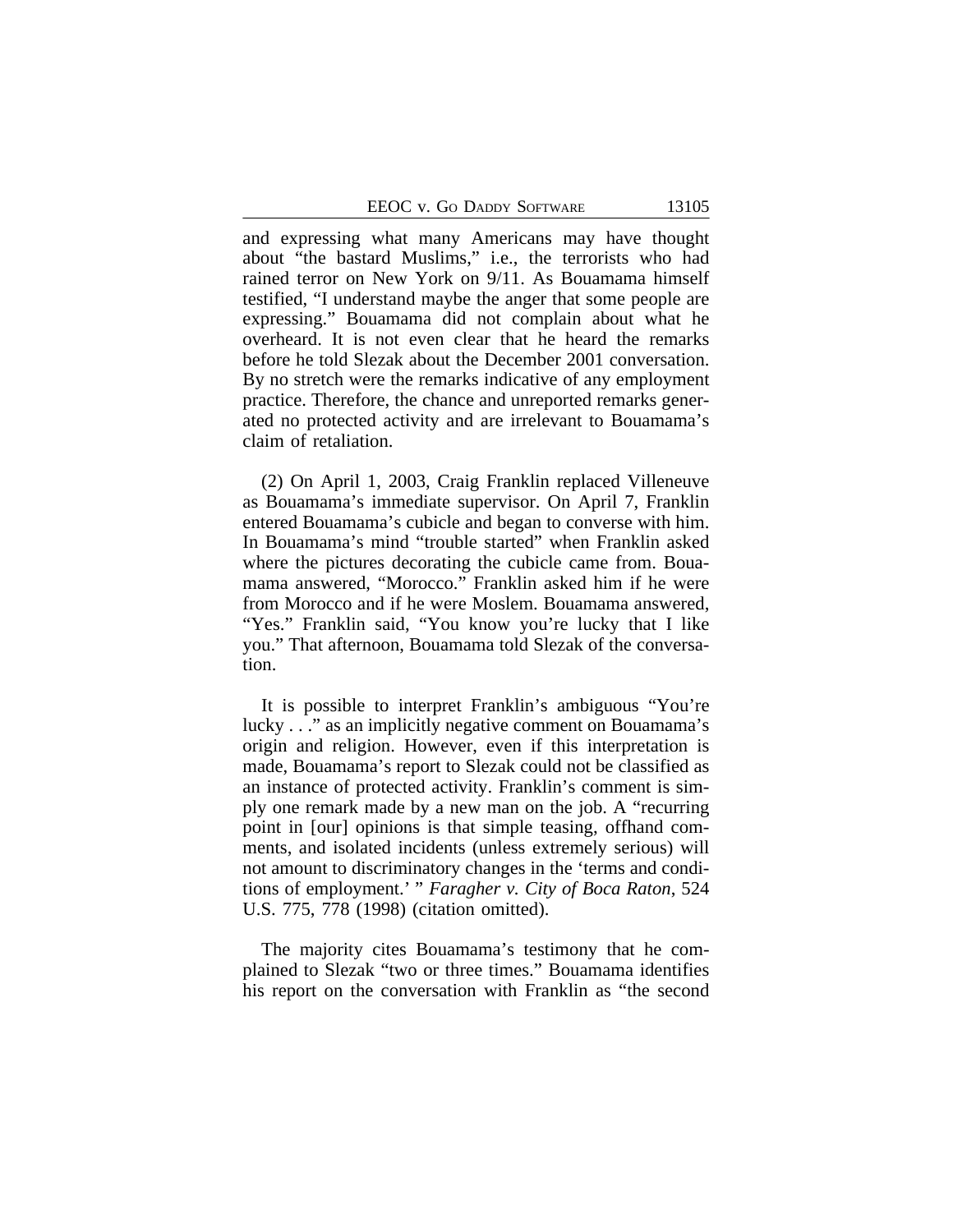time" he complained. The record is bare of any other complaint.

Franklin's conversation cannot be read together with Villeneuve's earlier remarks to form a pattern that any reasonable person could interpret as discriminatory. No evidence exists of any relation whatsoever between Franklin's words and Villeneuve's. There is no pattern of an employment practice created by the two conversations. No reasonable person could use Villeneuve's earlier conversation, which, as already noted, was entirely unremarkable and led on to no negative effects for Bouamama, to interpret Franklin's remarks of over one year later to be more than an "isolated incident."

*The termination*. As the majority relates, upon taking over on April 1, 2003, Franklin immediately reorganized the call center where Bouamama worked, eliminating 13 positions including Bouamama's. There is no suggestion that the reorganization had any discriminatory motive. On April 4, Franklin, Villeneuve, and Slezak told Bouamama that his job was being eliminated. He was told he could apply for a new Sales Supervisor position or "walk away."

On April 7-9, 2003, Franklin, Villeneuve, and Slezak interviewed 13 candidates for the Sales Supervisor position and hired 6, not including Bouamama, who was rated "near the bottom." Bouamama learned that he had not been promoted on April 14. After unsuccessfully doing a marketing report on April 15 for another department of the company, he ended his employment on April 17.

Bouamama's own testimony demonstrates that he believed that Go Daddy terminated him on April 4 unless he won a promotion to the Sales Supervisor position. But the date of April 4 is not critical to this case. Accepting the majority's view that he was terminated April 17, there is no evidence in the record that Bouamama engaged in any protected activity or that any such activity was the cause of an employment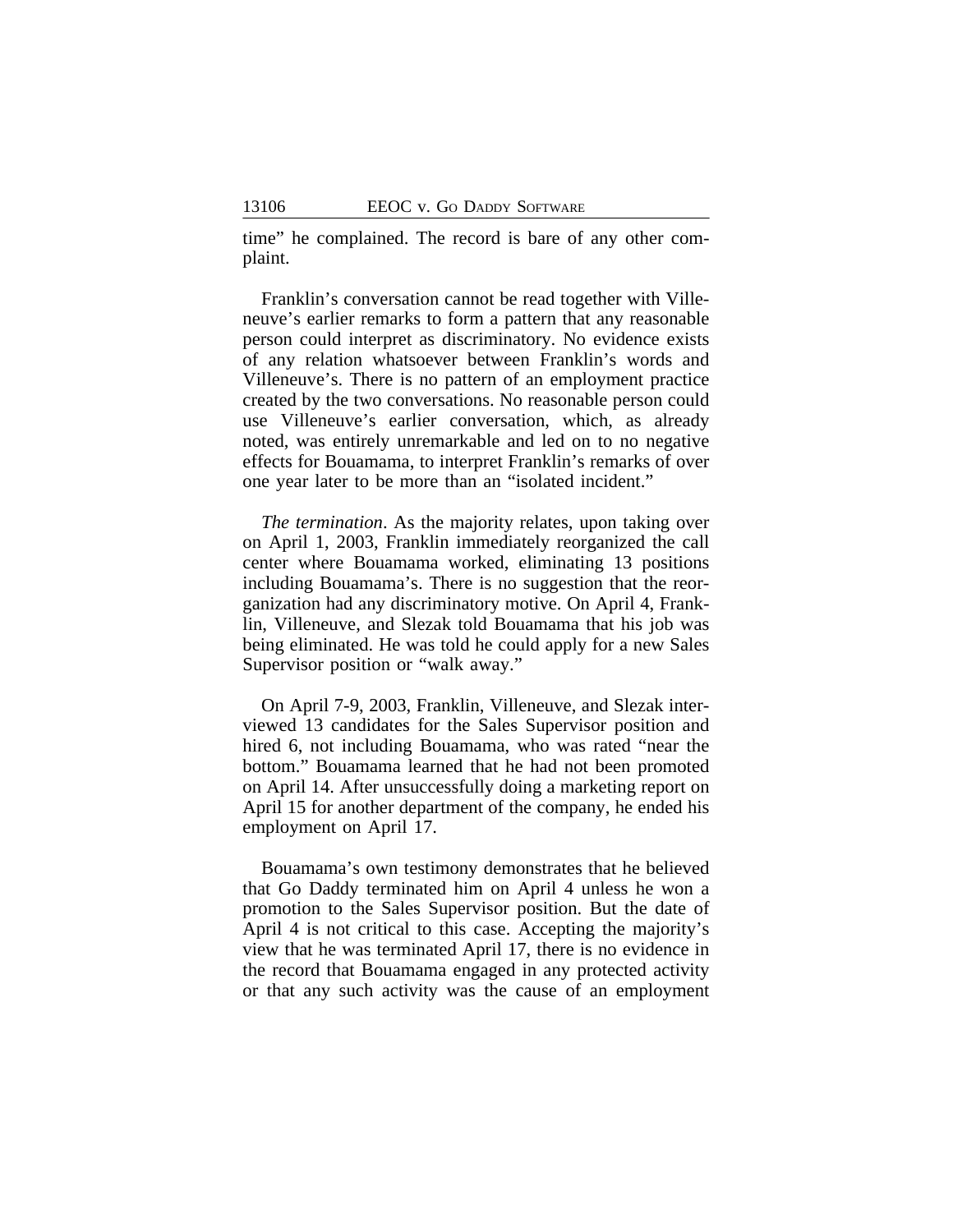action. Bouamama never reported Villeneuve's undated comment about "bastard Muslims" and so it is irrelevant to Bouamama's claim of retaliation: Go Daddy cannot have retaliated for a report that was never made. As for what Bouamama did report, neither Villeneuve's questions nor Franklin's April 7 comment to Bouamama could have been taken by any reasonable person to be a practice affecting the terms and conditions of employment in violation of Title VII. Bouamama's reports of those incidents were not protected activity opposing discrimination by the employer.

*Conclusion*. The majority cites the controlling law, *Clark County Sch. Dist. v. Breeden*, 532 U.S. 268 (2001). Unanimously reversing our court in a per curiam opinion, the Supreme Court corrected a memorandum disposition of this circuit in favor of Shirley Breeden, an employee who reported an employer's crude sexual comment. The circuit had held that the report was protected activity if Breeden had a good faith belief that the remark was unlawful sexual harassment. The Supreme Court pointed out that Title VII forbids actions that discriminate "with respect to [an individual's] compensation, terms, conditions, or privileges of employment," *Id*. at 270, citing 42 U.S.C. § 2000e-2(a)(1). Workplace behavior, the Supreme Court explained, must be measured "by 'looking at all the circumstances,' including the frequency of the discriminatory conduct, its severity, whether it is physically threatening or humiliating, or a mere offensive utterance, and whether it unreasonably interferes with an employee's work performance." *Id*. at 270-271, quoting *Farragher*, quoting *Harris v. Forklift Sys., Inc.*, 510 U.S. 17, 23 (1993). If the employee here experienced more than Shirley Breeden did, it does not appear on this record.

In the present case, the EEOC has produced zero evidence of protected activity affecting Bouamama's conditions of employment. The six months late report of Villeneuve's questions was not protected activity. The overhearing of Villeneuve's reaction to 9/11 did not give rise to a reasonable